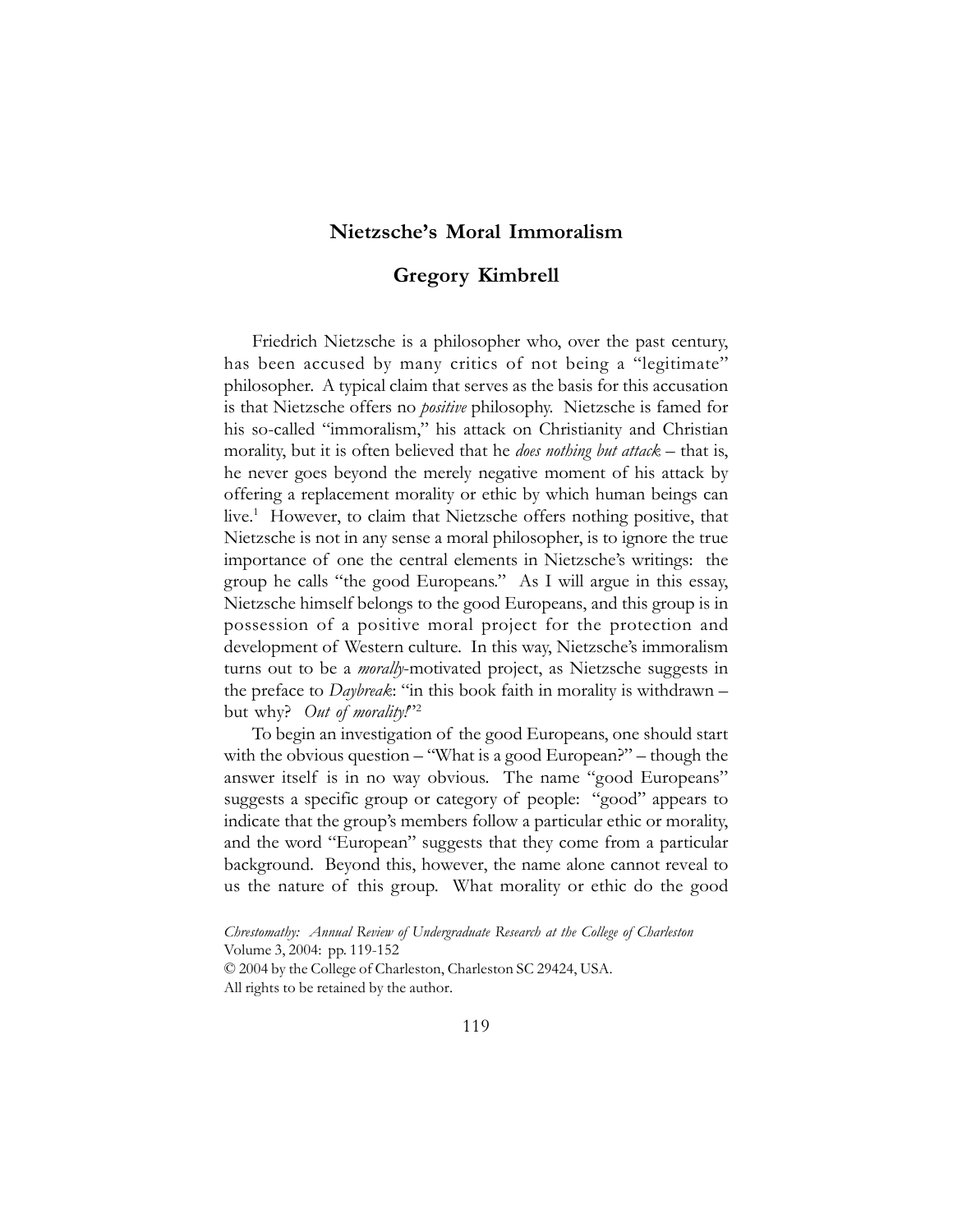Europeans follow, and from what background do they actually come? Here we must turn to Nietzsche's writings for answers. In *The Gay Science*, Nietzsche presents his lengthiest, most thorough depiction of the good Europeans:

*We who are homeless*. – Among Europeans today there is no lack of those who are entitled to call themselves homeless in a distinctive and honorable sense: it is to them that I especially commend my secret wisdom and *gaya scienza* [gay science]....We children of the future, how *could* we be at home in this today? We feel disfavor for all ideals that might lead one to feel at home in this fragile, broken time of transition; as for its "realities," we do not believe that they will *last*….We "conserve" nothing; neither do we want to return to any past periods; we are not by any means "liberal"; we do not work for "progress".…we count ourselves among conquerors; we think about the necessity for new orders, also for a new slavery – for every strengthening and enhancement of the human type also involves a new kind of enslavement....We who are homeless are too manifold and mixed racially in our descent, being "modern men," and consequently do not feel tempted to participate in the mendacious racial self-admiration and racial indecency that parades in Germany today as a sign of a German way of thinking ....We are, in one word – and let this be our word of honor – *good Europeans*, the heirs of Europe, the rich, oversupplied, but overly obligated heirs of thousands of years of European spirit. As such, we have also outgrown Christianity and are averse to it – precisely because we have grown out of it, because our ancestors were Christians who in their Christianity were uncompromisingly upright: for their faith they willingly sacrificed possessions and position, blood and fatherland. We – do the same. For what? For our unbelief? For every kind of unbelief? No, you know better than that, friends! The hidden Yes in you is stronger than all Nos and Maybes that afflict you and your age like a disease; and when you have to embark on the sea, you immigrants, you, too, are compelled to this by – a *faith*! 3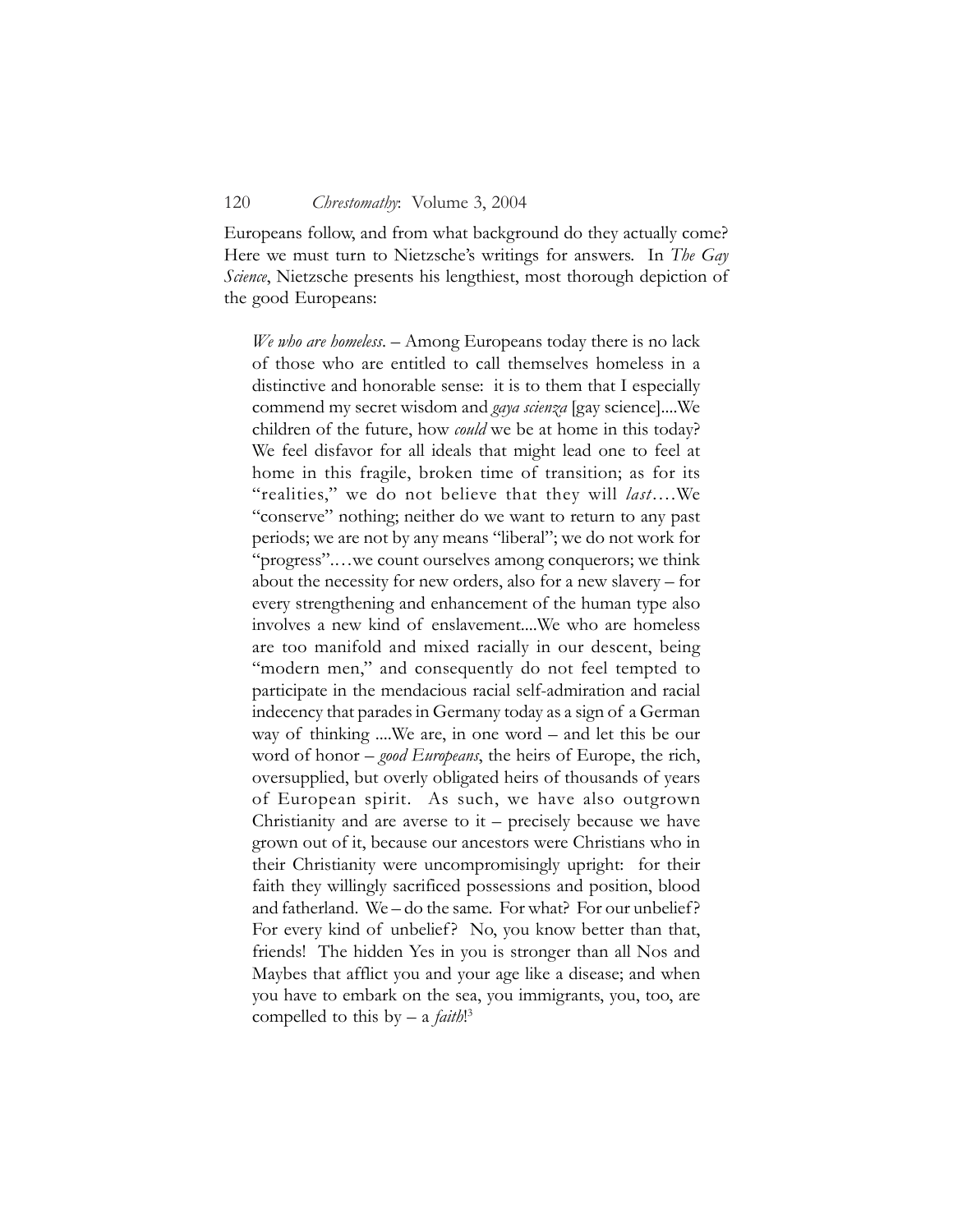There are a number of curious elements to be found here. Aside from the fact that the book in which this passage appears is called *The Gay Science*, what exactly is the "gaya scienza" of which Nietzsche speaks in the opening sentence? In what way are the good Europeans "conquerors?" What is this "enslavement?" What is this "faith" that compels the good Europeans? Nietzsche's depiction of the good Europeans seems to generate more questions that it could possibly answer, though we can make at least one assertion which seems fully justified: Nietzsche associates himself with the good Europeans. He pridefully uses the pronoun "we" to include himself among the good Europeans and to separate himself from nationalism and racism in Germany, as he constantly does in his writings, and he also speaks of an "aversion" to Christianity, fully in keeping with his immoralism. While this is significant information, it in itself is not a substantial enough clue to the nature of the good Europeans, to the characteristics they possess. We need a fuller, clearer account of the good Europeans, yet Nietzsche offers no such explicit account in his writings. Therefore, we must find some context in which to place the good Europeans, some way of comparing them to other groups of people so that we can better understand their characteristics. The best place to seek this context is Nietzsche's *Genealogy of Morals*, for even though it does not deal with the good Europeans directly, it does contain Nietzsche's most sustained examination of numerous other groups. The *Genealogy* presents a kind of history of the moral world, from a hypothetical past to the actual present, and shows us where to place the good Europeans in Nietzsche's picture.

However, *The Genealogy of Morals* is a book that presents a number of perils to Nietzsche critics and scholars. In the *Genealogy*, Nietzsche discusses a wide variety of groups such as "the nobles," "the slaves," "the strong," "the weak," "the healthy," "the sick," and "the free spirits." Some of these groups can be seen as roughly equivalent: for instance, Nietzsche describes the healthy as being both strong and noble and the sick as being weak.<sup>4</sup> However, the *Genealogy* consists of three separate essays which place these groups in different contexts. It is not always appropriate to assume that because certain groups are described in the same or similar terms, these groups are absolutely equivalent – i.e., that because these groups have formal similarities,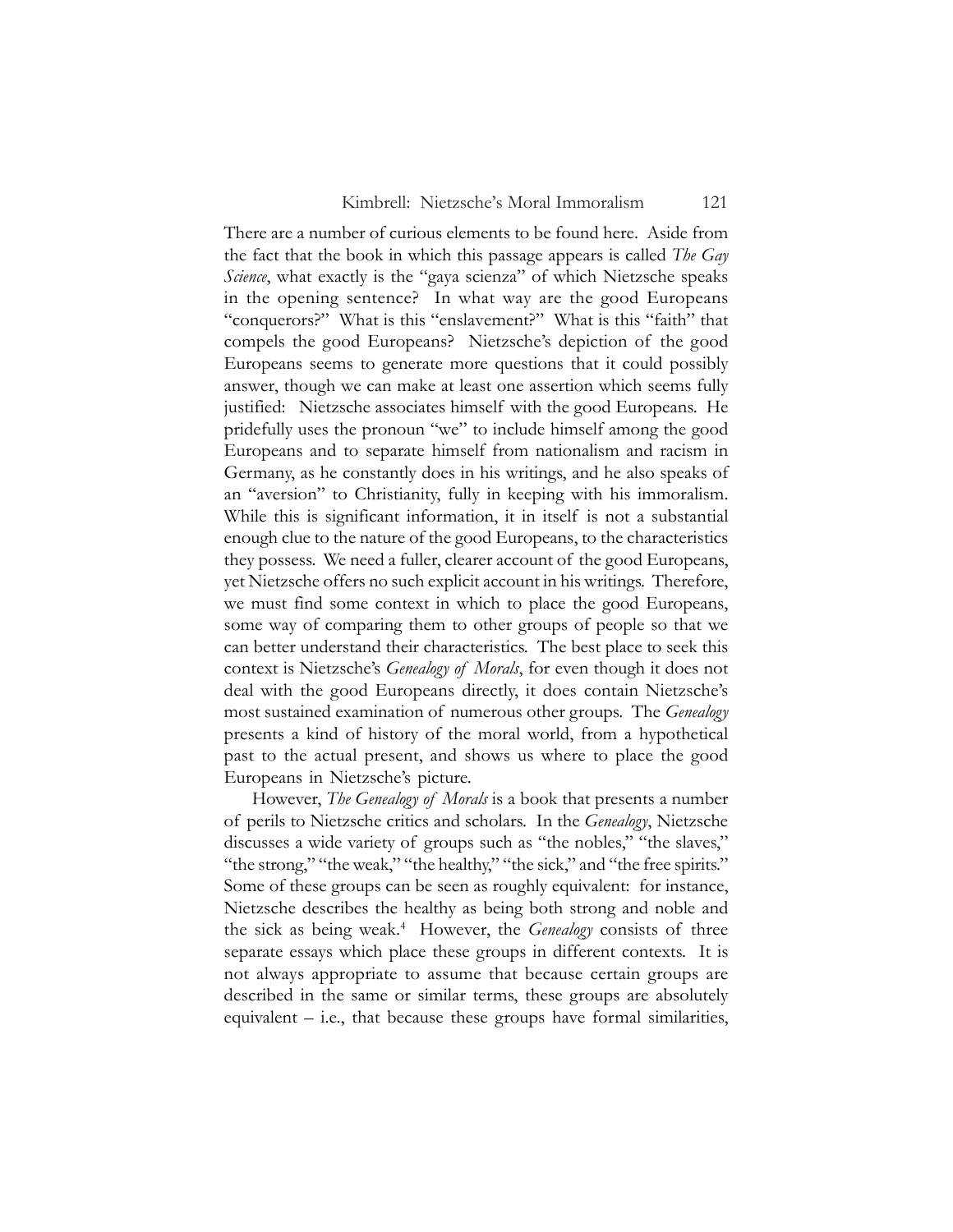the content of the features they share must be the same. We must fully attend to the settings in which Nietzsche's groups appear and attribute to them features according and appropriate to their contexts. To understand these contexts, we require a brief summary of the *Genealogy*; after our summary, we can return to our investigation of the good Europeans.

#### **On the Genealogy of Morals**

In the first of the *Genealogy*'s three essays, Nietzsche presents a kind of Hobbesian "state of nature" account of morality in which all morality is reducible to a power struggle. He describes the hypothetical origins of the oppositions "good and bad" and "good and evil" and, in doing so, provides us with portraits of two main character groups: the nobles and the slaves. According to Nietzsche, "the judgement 'good' did *not* originate with those to whom 'goodness' was shown." That is, the judgement "good" was not developed by people in order to describe the actions of their benefactors. "Rather," Nietzsche says, "it was 'the good' themselves, that is to say, the noble, powerful, high-stationed and high-minded, who felt and established themselves and their actions as good, that is, of the first rank, in contradistinction to all the low, low-minded, common and plebian,"<sup>5</sup> and simultaneously the terms "'common,' 'plebian,' 'low' [were]… transformed into the concept 'bad.'"6 This conception of "good and bad" is not really a moral designation and refers, instead, to power. The nobles were originally those who possessed power, specifically power over other people and things in the external world, whereas the slaves were simply those who lacked this power and were therefore deemed by the nobles as being of less worth and as having a lower social status.<sup>7</sup> This is to say that value originated in power. Unlike the slaves, the nobles were in a position to name people, things and actions "good" or "bad" because they had the power to conquer, and this very act of naming created value and was itself an act of power and conquering. Everything which the nobles conquered was subjugated and given the value "bad" while the nobles reserved for themselves the highest value "good."<sup>8</sup>

Unlike "good and bad," the opposition "good and evil" was created by the slaves themselves. Because they lacked the power of the nobles, the slaves came to hate the nobles and desired to take revenge on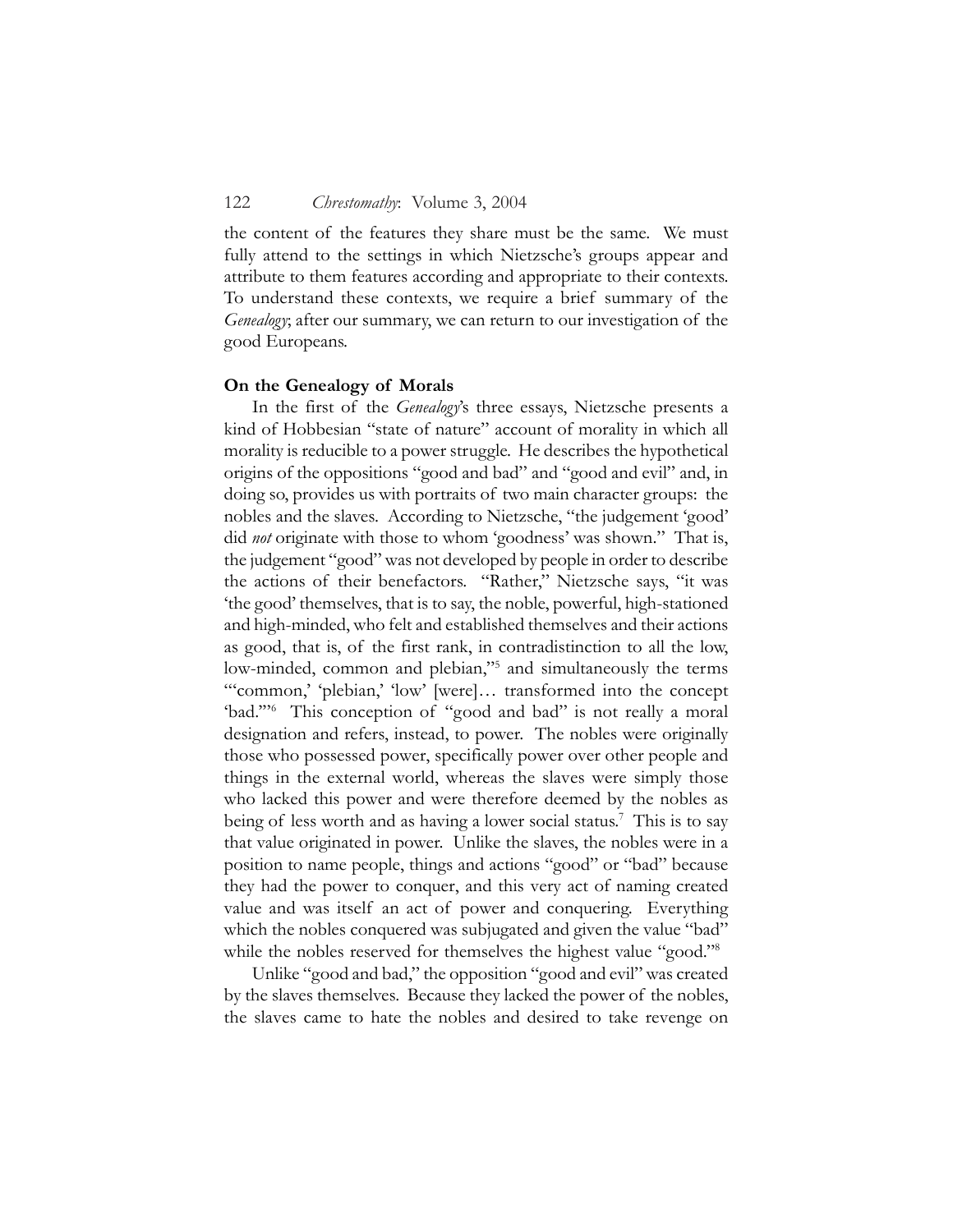them, but because they lacked precisely the nobles' power, they did not have the power necessary to overthrow the nobles and take their desired revenge. For this reason, the slaves can be described as "impotent," and "because of their impotence...in them hatred [grew]…to monstrous and uncanny proportions, to the most spiritual and poisonous kind of hatred."9 However, the slaves also hated *their own impotence*. Here, the slaves made a discovery: they could turn inward and seek to subjugate their own thoughts. Whereas the power of the nobles was power over the *external* world, the power which the slaves discovered was power over the *internal*, i.e., the psychological, realm.10

By gaining power in the psychological realm, the slaves realized that they were able to achieve a different sort of revenge against the nobles: they could take revenge *on the noble values of good and bad*. The slaves could not advance in the noble value system because they lacked the power to conquer others and were thus unable to be anything but "bad." Therefore, the slaves "were ultimately satisfied with nothing less than a radical revaluation of their enemies' values, that is to say, an act of the *most spiritual revenge*." If the slaves could not overthrow the nobles themselves by a physical act, they could at least overthrow the nobles' value system by a psychological act. They realized that the nobles simply declared that what they conquered was bad and that they as conquerors were good, so the slaves mimicked the nobles' act of valuation and declared themselves to be good. In the noble value system, the value "good" was bestowed by the nobles upon their own power, independence, selfishness and straightforwardness, and the value "bad" was bestowed upon the slaves' lack of power, lack of independence and inability to be selfish and straightforward. The slaves, however, used their cleverness to assert that their own apparent weaknesses are "good," whereas the characteristics of the nobles are "evil." The slaves declared that "'the wretched alone are the good; the poor, impotent, lowly alone are the good'" and that "'the powerful and noble...are on the contrary the evil, the cruel, the lustful, the insatiable, the godless to all eternity.'"11 Here, the non-moral opposition "good and bad" was transformed into the moral opposition "good and evil," and the nobles became the anti-ideal of everything the slaves affirmed.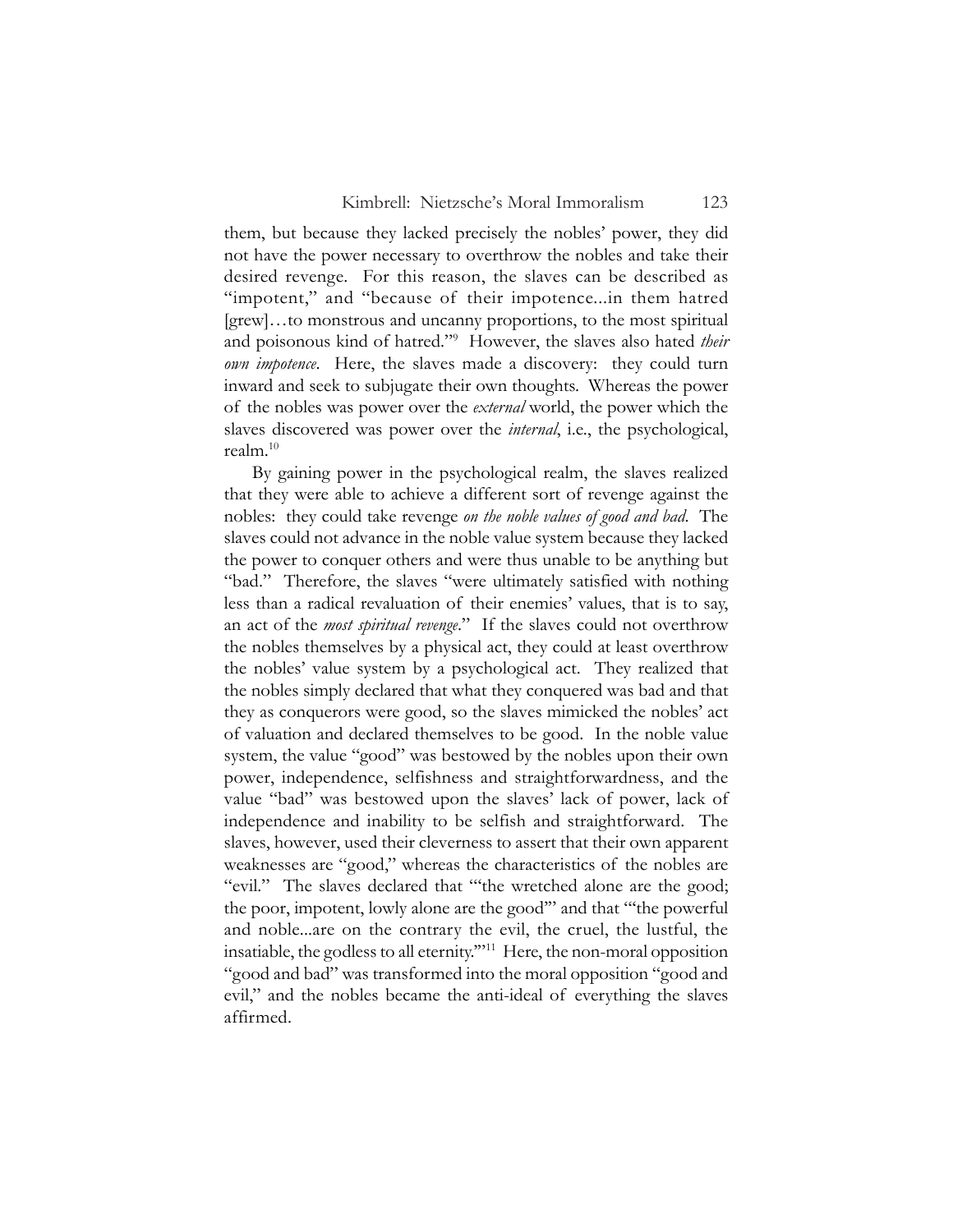It is important to see that in a strange  $way<sub>1</sub><sup>12</sup>$  the slaves are the victors in this first essay of the *Genealogy*. While the nobles were wholly occupied in conquering the external world, the slaves turned inward, and in their need for the development of cleverness and the revaluation of noble values, their inner selves became available to them as objects for inspection, cultivation, and of course, subjugation. As Nietzsche says, "While the noble man lives in trust and openness with himself...the [slave]…is neither upright nor naive nor honest and straightforward with himself.…[H]is spirit loves hiding places, secret paths and back doors....A race of such men...is bound to become eventually *cleverer* than any noble race."<sup>13</sup> This development of cleverness is crucial in the history of the West. By turning inward, the slaves discovered the realm of self-consciousness, and as they learned about themselves through self-consciousness, the slaves also learned how to think, to deliberate, to plan, to be clever and cunning. All of Western philosophy as well as the dominant Western religion, Christianity, are founded upon and made possible by thought and the thinking self and thus owe their development to the slaves' having turned inward and having developed cleverness as a tool for achieving power. Yet, as much as the nobles' marauding use of power disturbs him, Nietzsche is worried by the elevation of the slaves' cleverness over the nobles' straightforwardness. A similar concern appears again in the next section of the *Genealogy*. 14

In the second essay of the *Genealogy*, Nietzsche presents another account of morality, this time a predominantly psychological account of the origins of guilt and what he calls "the bad conscience." At the same time, he describes two character groups: the strong and the weak. "It was in…the sphere of legal obligations," Nietzsche claims, "…that the moral conceptual world of 'guilt,' 'conscience,' 'duty,' 'sacredness of duty' had is origin." By "sphere of legal obligations," Nietzsche refers to the socio-political realm.<sup>15</sup> "It was here [in this realm]," Nietzsche says, "that *promises* were made; it was here that a memory had to be *made* for those who promised." That is, it was here that humankind first needed a way of making people accountable for their actions. Buyers, sellers, all members of society required a means of ensuring that their debts be paid, that they not be overcharged, that they not be betrayed, and in general that they not come to harm at the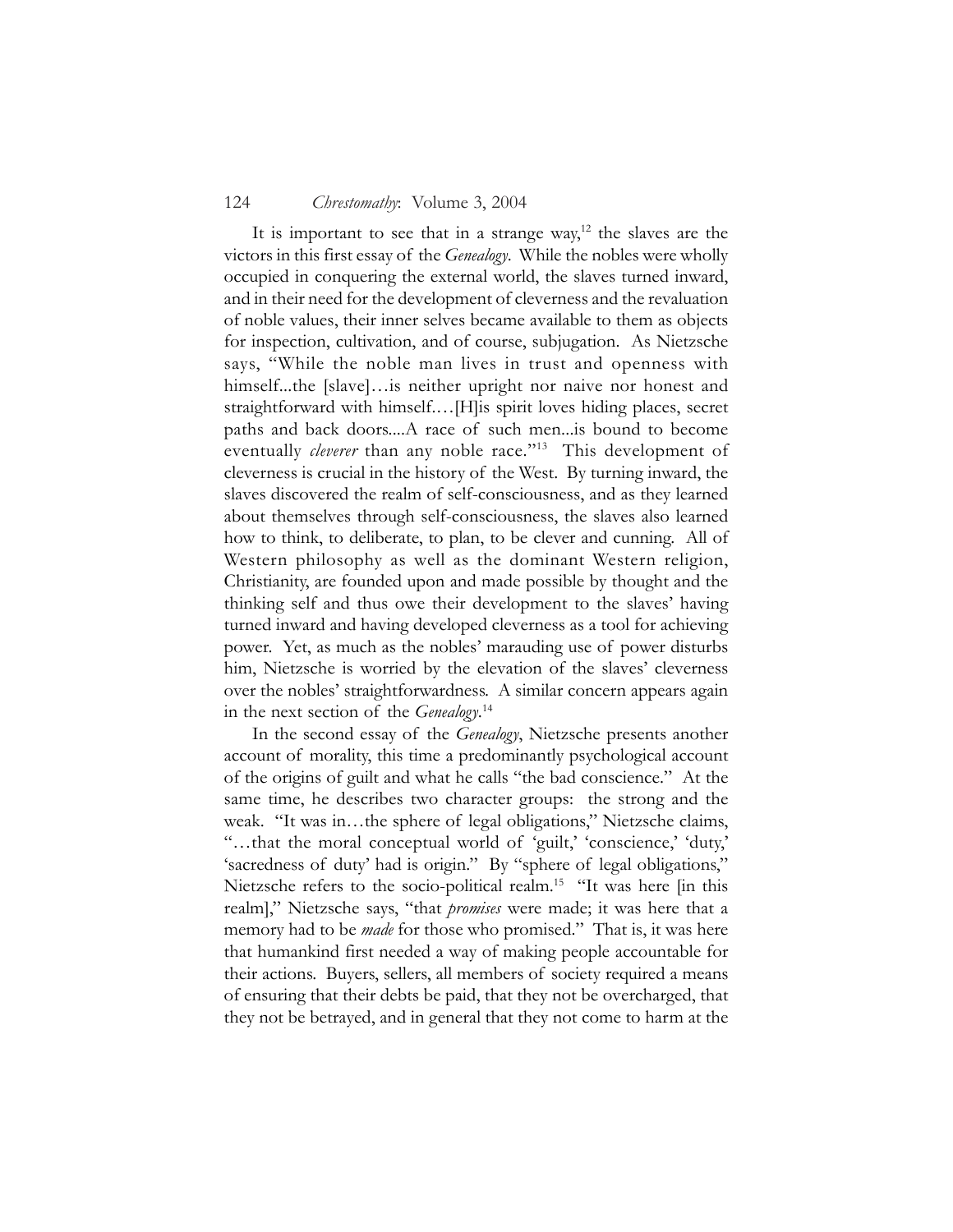hands of others. "[T]he debtor," Nietzsche says, "made a contract with the creditor" "[t]o inspire trust in his promise to repay, to provide a guarantee of the seriousness and sanctity of his promise, to impress repayment as a duty, an obligation upon his own conscience."16 Guilt, duty, and conscience were thus all originally non-moral, legal terms: guilt was legal debt; duty was the duty to uphold the legal system; and conscience was a mechanism for preventing infractions against the legal system.

Guilt and conscience became moral concepts only in the hands of the weak. The weak may best be characterized in contradistinction to the strong. The strong are those who possess self-mastery; what this means will become clear momentarily. Nietzsche claims that the strong are people who have a powerful "instinct for freedom" or "will to power." That is, they are beings who constantly seek to establish, preserve and make known their own independence in the world, and for this they must overcome obstacles that stand in their way. This ability to overcome obstacles in order to establish, preserve and make known their independence is made possible by the strong's being in a straightforward relationship with themselves, i.e., with their psychological material. In affirming their independence, the strong affirm themselves as they exist and do not attempt to refashion themselves in a new way. That is, in overcoming external obstacles, they adapt the world to themselves as they exist rather than adapt themselves to the world as it exists. This affirmation of one's self as one exists is self-mastery and is also the strength that gives the strong their name.<sup>17</sup>

The weak lack the strength and independence of self-mastery. Unlike the self of a strong person, the self of a weak person is "at odds with itself."18 The weak find the world full of insurmountable obstacles; they cannot adapt the world to themselves. They turn away from the world and seek mental independence by overcoming psychological obstacles.19 Their instinct for freedom turns inward; "this instinct for freedom pushed back and repressed, incarcerated within and finally able to discharge and vent itself only on itself: that, and that alone, is what the *bad conscience* [the original moral form of conscience] is in its beginnings."20 When the weak meet with obstacles and fail to achieve independence, they feel guilt, for they have failed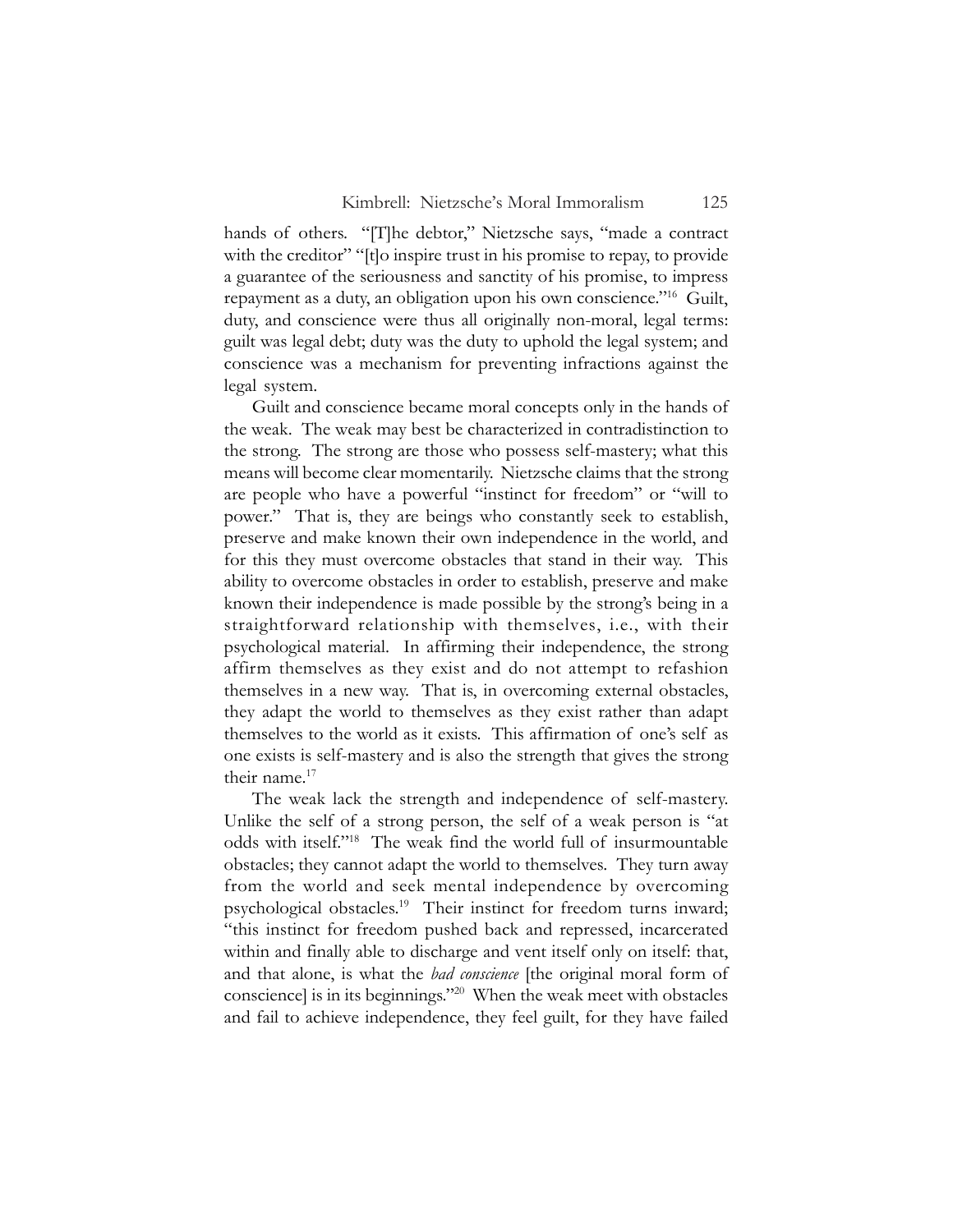to realize themselves as they exist in the world. The bad conscience is a way of dealing with this guilt. Nietzsche describes the bad conscience as a "will to self-maltreatment" in which one who has failed to realize oneself as independent in the world renounces the world and attempts to gain and maintain independence within one's own mind.<sup>21</sup> One achieves this independence through continually denying oneself worldly pleasures or anything else which might draw one's focus away from one's mind and back to the world. Furthermore, the feeling of independence and power within oneself is so pleasurable that the weak aim to develop this system of world-renunciation to a greater extent. In order to most powerfully stimulate their bad consciences, i.e., in order to best motivate themselves to renounce the world and thus gain inner independence and power, the weak transform guilt into a moral concept by considering their personal failings to be irredeemable failings before God: they claim to be afflicted with ineradicable original sin against the dictates of God. The "man of the bad conscience...seized upon the presupposition of religion so as to drive his self-torture to its most gruesome pitch of severity and rigor. Guilt before *God*: this thought becomes an instrument of torture to him" which, along with the concept of original sin, necessitates his entering into an unending process of self-chastisement and the pursuit of inner independence.<sup>22</sup>

Like the slaves in the first essay of the *Genealogy*, the weak emerge from the second essay as the source of an important development in Western civilization. With the appearance of the bad conscience and moral guilt, we see, for the first time, the division between the physical and mental worlds, between body and mind. Because of their selfmastery and success at becoming and being independent in the world, the strong see the world as an extension of themselves. That is, in adapting the world to themselves as they exist, they find that the world is completely compatible with themselves, so there is no reason for them to see the world as something set over and beyond themselves. On the other hand, the weak see the world in precisely this way, as something impossible to shape. The weak's perception of the world divides them from the world and forces them inward. Here we find the origins of all dualistic thought, philosophy and religion in the West. This is thus the birthplace of such things as metaphysics and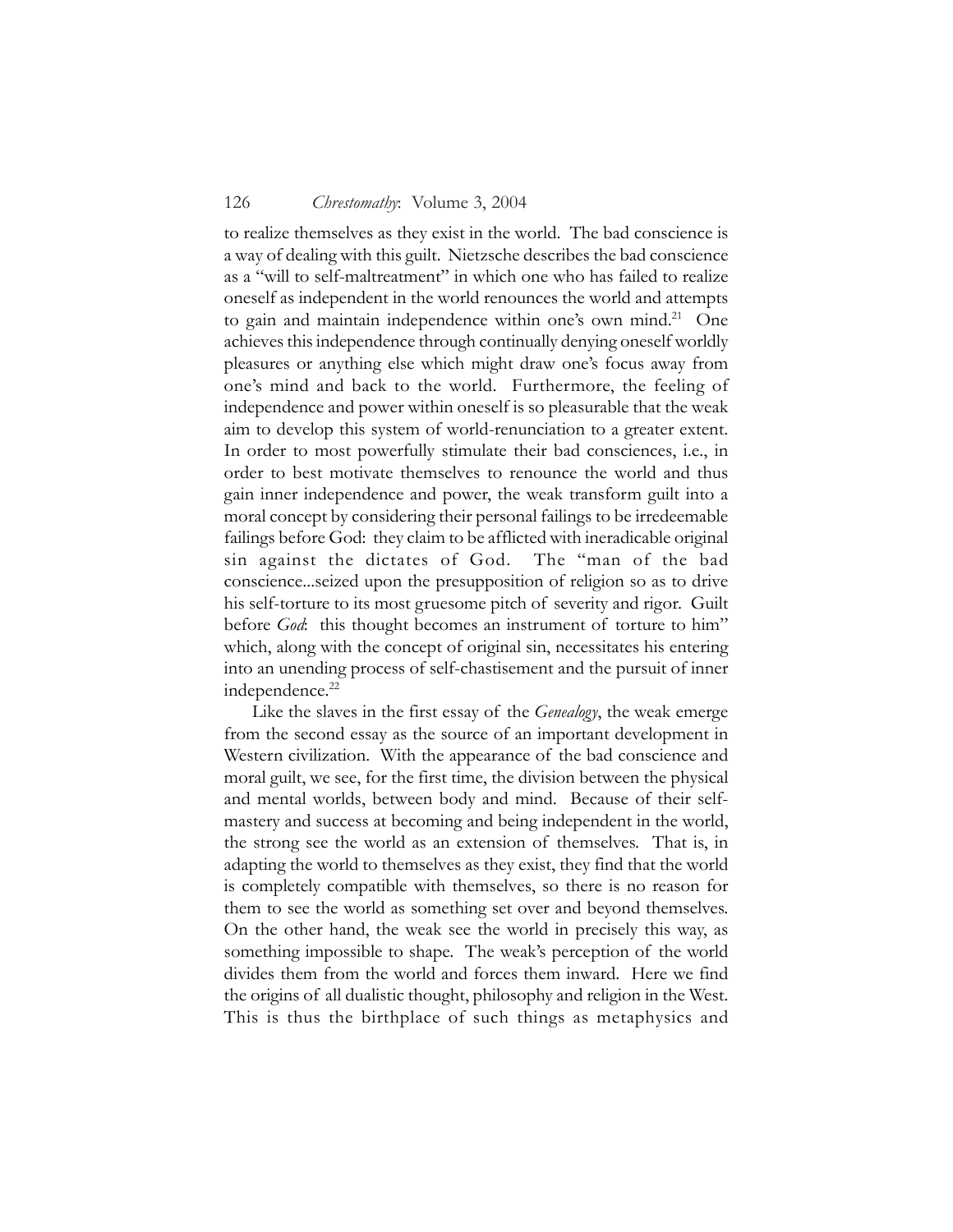Christianity, the Western institutions which Nietzsche so frequently attacks in his writings, but these are the very things that have made Nietzsche and contemporary Westerners possible: as Nietzsche says, "We modern men are the heirs of the conscience-vivisection and selftorture [i.e., bad conscience] of millennia." Yet, as in the first essay, Nietzsche sees the total overpowering of straightforwardness by cleverness as disturbing. We as Westerners often turn to the tactics of repression in dealing with our desires and emotions rather than affirm ourselves as we exist. Nietzsche says, "Man has all too long had an 'evil eye' for his natural inclinations, so that they have finally become inseparable from his 'bad conscience.' An attempt at the reverse would *in itself* be possible – but who is strong enough for it?" Just as the mentality of the slave has fully permeated Western culture, so has the bad conscience of the weak become a mainstay of the West, but Nietzsche believes that this is not entirely a positive thing.<sup>23</sup> In the last section of the *Genealogy*, Nietzsche's concerns grow even stronger.

In the third and final essay of the *Genealogy*, we find an analysis of the development of the ascetic ideal, and we meet four new groups: the sick, the healthy, the ascetic priests and the free spirits. Asceticism as such is the denial of certain pleasures or the release of certain emotions; the ascetic *ideal* is the fanatical pursuit, the worship, the deification of asceticism in which one devotes one's life to ascetic practice. Such an ideal appears to be a denial of the richness of life in all its varied pleasures and emotions. Furthermore, it seems to be a denial of life itself: to continually deny oneself the satisfaction or pursuit of desires and emotions, one must wholly withdraw from the everyday flow of life in which such desires and emotions are stimulated, and one must aim for some as yet unrealized state, a state other than that of present life, in which these desires and emotions are not a problem. However, the ascetic ideal, Nietzsche explains, is actually "an artifice for the *preservation* of life" that "*springs from the protective instinct of a degenerating life*." That is, when one finds desires and emotions that stand in opposition to certain norms in society or morality, one could attempt to satisfy these desires and emotions regardless, but one would thereby face resistance from society or morality and would become frustrated. Eventually, one might fall into a despairing belief in the futility of one's existence. However, when faced with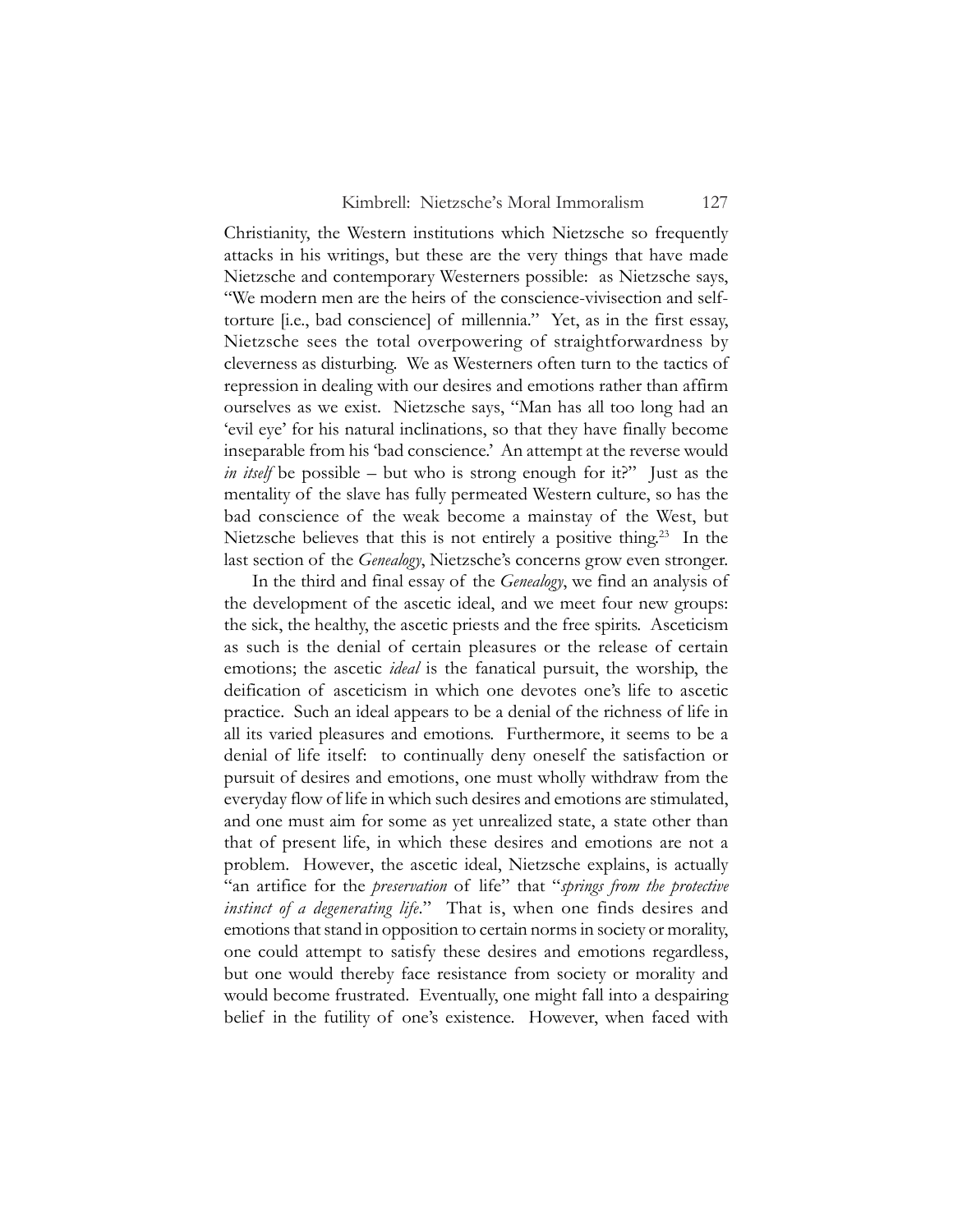the opposition of one's own desires and emotions against social and moral norms, one could also pursue the elimination of one's desires and emotions in order to overcome the opposition and to affirm social and moral norms and values. Here, the ascetic denial of life preserves stability and value in one's life.<sup>24</sup>

Those who require the ascetic ideal in order to continue living life Nietzsche calls "the sick." The priests – Nietzsche speaks of specifically the Christian priests – are famous for their ascetic practices and for the preaching of such practices; these priests are the sickest of all. They practice extreme asceticism and claim that self-denial is the route to holiness, but of course, because asceticism preserves life, "this ascetic priest, this apparent enemy of life, this *denier* – precisely he is among the greatest *conserving*...forces of life."25

Those who do not require the ascetic ideal in order to live are called "the healthy." Unlike the sick, the healthy do not see desire and emotion as problematic. Perhaps this is because they do not rely on social and moral norms for their values.26

The great problem with the ascetic ideal is that it can *infect* the healthy – though not in the way we might at first imagine. The healthy are able to seek the satisfaction or release of their desires and emotions without facing the opposition of their own values, so they are able to be happy. The sick, however, do find their desires and emotions in opposition to social and moral norms, so they must repress their desires and emotions into nonexistence, i.e., to eliminate them. While they may overcome this opposition, the sick are unsatisfied in terms of their desires and emotions and are thus unhappy, but this unhappiness is all they know how to make of their lives. They envy the happy state of the healthy, and for this reason, they grow to hate the healthy. They possess what Nietzsche calls "*ressentiment*," literally a resentment of the good fortune and satisfaction of others. We might guess that the sick then seek to revenge themselves against the healthy by attempting to poison "*the consciences* of the fortunate [i.e., the healthy] with their own misery...so that one day the fortunate [begin] to be ashamed of their good fortune." To achieve this poisoning, the ascetic priest might transform the acetic ideal into a universal religious imperative, an imperative which demands fanatical asceticism even of the healthy.<sup>27</sup> However, even when they make universal claims,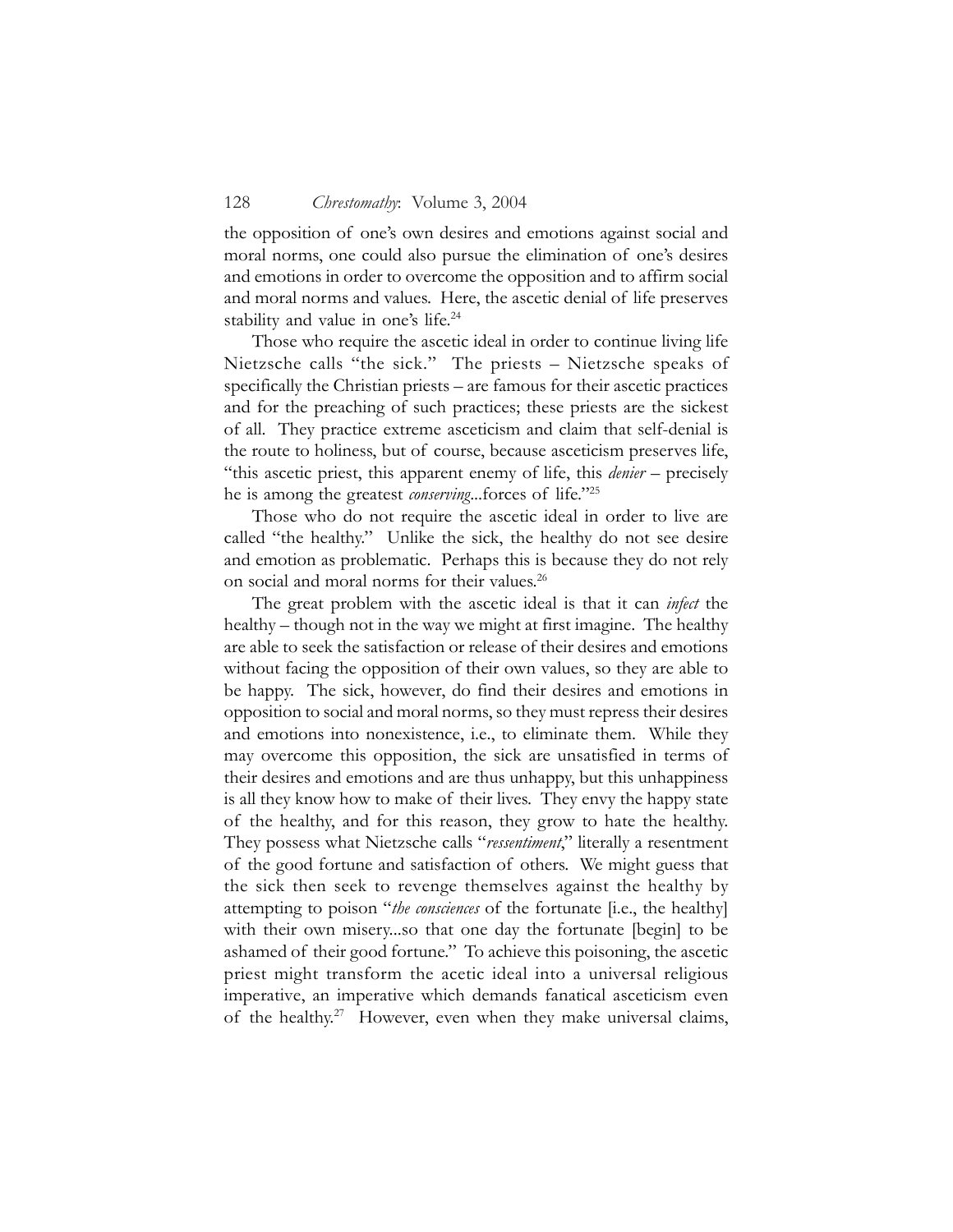religions are not necessarily accepted universally. It is predominately the sick themselves who subscribe to the universal claims of the ascetic priest's religion because they are the ones who require this asceticism to live. In this way, the ascetic priest does not draw the healthy into sickness but actually draws the sick *away* from the healthy. The sick become so involved in the work of self-denial that they cease to concentrate on revenging themselves on the healthy: "You will guess what…the curative instinct of life has at least *attempted* through the ascetic priest…to render the sick to a certain degree *harmless*, to work the self-destruction of the incurable, to direct the *ressentiment* of the less severely afflicted sternly back upon themselves" so that they cannot damage others.28 It is thus *not* the ascetic priest who is at fault for the poisoning of the healthy.

The healthy become poisoned by the ascetic ideal once this ideal is wed with what Nietzsche calls "will to truth." To make this clear, we must examine the group known as "the free spirits." The free spirits are those who are have freed themselves from, or at least resist, the traditional morality of Christianity, i.e., the morality of the ascetic priest, and promote the dissolution of this morality. They uphold science, rather than religion, as being an institution worthy of humankind's respect; they believe that science is a non-metaphysically based institution which does not involve universal moral imperatives such as the ascetic priest's insistence upon the ascetic ideal or faith in such things as God or afterworlds like the sick's desired end to emotional oppression. This ideal of the free spirits seems to be a direct opposition to the ascetic ideal; however, Nietzsche claims that it is actually the highest, most spiritual form of asceticism yet to exist. The free spirits believe themselves to be free from all metaphysical imperatives and faiths, but they themselves have faith in the absolute, i.e., metaphysical, value of truth. They no longer believe in God or in Christian afterworlds and imperatives, but it is out of *asceticism* that they have *denied* themselves these things. They have recognized these as founded on untruth, and because they believe that truth must always be upheld and that life can be lived as meaningful only in truth, they have cast them aside. That is, with their will to truth they have affirmed the ascetic ideal in its highest form yet. As Nietzsche says, "they certainly believe they are as completely liberated from the ascetic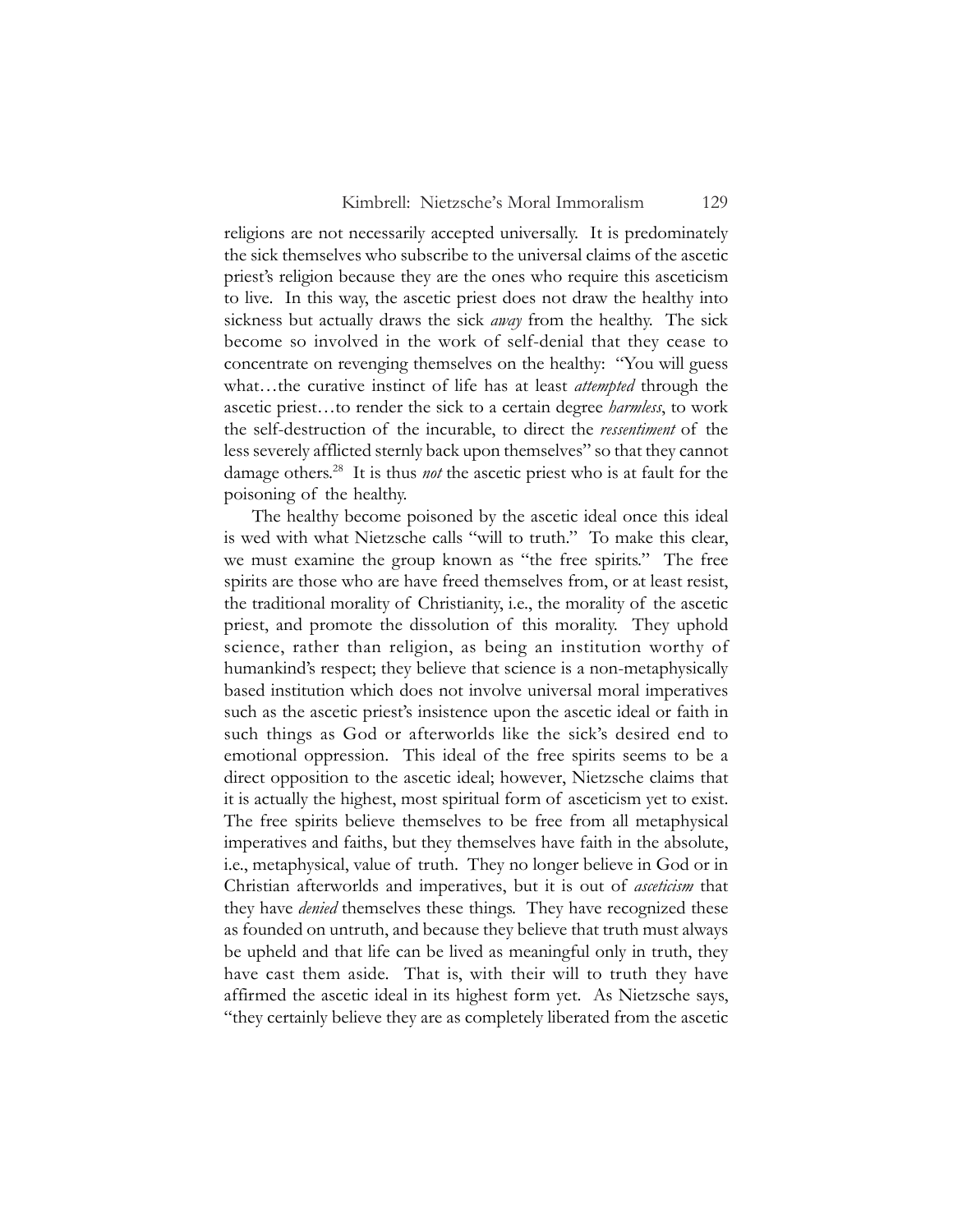ideal as possible, these 'free, *very* free spirits' ; and yet...this is precisely *their* ideal, too....They are far from being *free* spirits: *for they still have faith in the truth*."<sup>29</sup> The free spirits, "in the audacious and ultimate sense presupposed by the faith in science, *thereby* [*affirm*] *another world* than that of life, nature, and history....It is still a *metaphysical faith* that underlies...faith in science." What this means is that the healthy are poisoned by the ascetic ideal when they become free spirits by reacting against Christianity and popular morality; in other words, once people such as *philosophers* and *scientists* make the metaphysical claim that only truth ought to be pursued, the healthy as free spirits ascetically deny Christianity and popular morality. More importantly, this also means that all of Western culture, based as it is on philosophy and science in addition to religion, is essentially infected with the ascetic ideal. $30$ 

Nietzsche sees in this poisoning of the healthy by the ascetic ideal the potential for dire consequences. The spread of sickness can inspire in people a great nausea, an overwhelming disgust at the state of humankind's sick existence. The spread of sickness can also make people feel pity, a deeply sentimental concern, toward sick humankind. Nietzsche claims that if nausea and pity "were one day to unite, they would inevitably beget one of the uncanniest monsters: the 'last will' of man, his will to nothingness, nihilism." Here, the ascetic ideal ceases to be a tool for the preservation of life and instead inspires a genuine and motivated desire to end life. When one becomes so sick that one feels disgust at human existence and at the same time pities human beings for their disgusting existence, it becomes a service to the human race to promote the end of all human life. In fact, it becomes the right, correct, best, *truest* act; that is, it becomes the last remaining choice on the ascetic path to truth. $31$  This ending of human life becomes the last available reason to live, and Nietzsche claims that "man would rather will *nothingness* than *not* will." That is, even if the last human option were to end human life, human beings would readily seize upon this option as something meaningful and worthwhile, as something that they have chosen.<sup>32</sup>

It would seem, then, that the free spirits are the most dangerous and thus the worst development in Western civilization. However, Nietzsche does not repudiate the free spirits. The free spirits are of capital importance to the development of Western thought, for their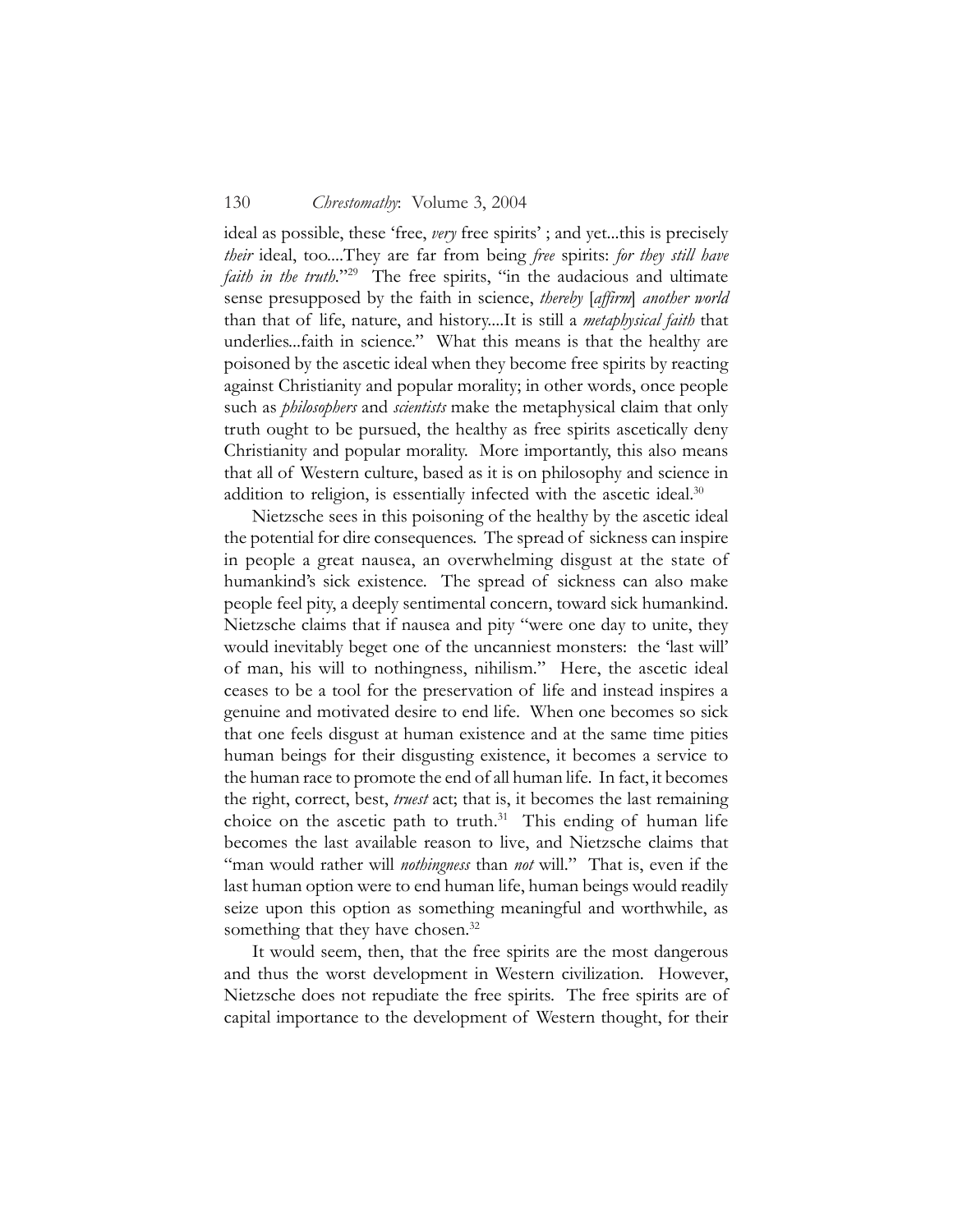ascetic denial of traditional morality opens up a new realm of profound philosophical import: "[f]rom the moment faith in the God of the ascetic ideal is denied, a *new problem arises*: that of the value of truth." This is the philosophical realm in which even faith in truth, the highest form of the ascetic ideal hitherto, comes under examination, and for this reason, only this realm might offer us a way out of the deathtrap which the ascetic ideal appears to be.33

#### **Good Europeans as Free Spirits**

We seek a context for the good Europeans, but all we know at the moment is that Nietzsche associates himself with them. In the *Genealogy*, we have seen three parallel oppositions among the groups: nobles vs. slaves, the strong vs. the weak, and the healthy and the free spirits vs. the sick. We have also seen the free spirits as a group intimately related to the healthy. It appears to be with the nobles, the strong, the healthy, and the free spirits that Nietzsche's sympathies lie – at least for the most part. We will focus our attention on these groups, for the good Europeans, with whom Nietzsche himself associates, are more likely to be related to them than to any of the other groups in the *Genealogy*.

What characteristic do these parallel groups have in common? From our summary, it seems that they all share a certain quality of standing alone as unique, independent, straightforward individuals. In the context of the first essay of the *Genealogy*, the group known as "the nobles" is made up of people who possess brute power which allows them to cultivate themselves as independent, straightforward individuals. Similarly, the strong who appear in the second essay are those who have self-mastery and can straightforwardly pursue, uphold, and make known their independence in the world. The healthy appearing in the third essay are those who can pursue the satisfaction of their desires and emotions in the world without facing the opposition of their own values; the healthy are thus independent and straightforward in that they need not resort to the repression of their desires and emotions. The free spirits of the third essay are also unique individuals and seek straightforwardness in that they resist traditional morality. This quality of standing alone as a unique, independent, straightforward individual Nietzsche calls "nobility"; it is, to use a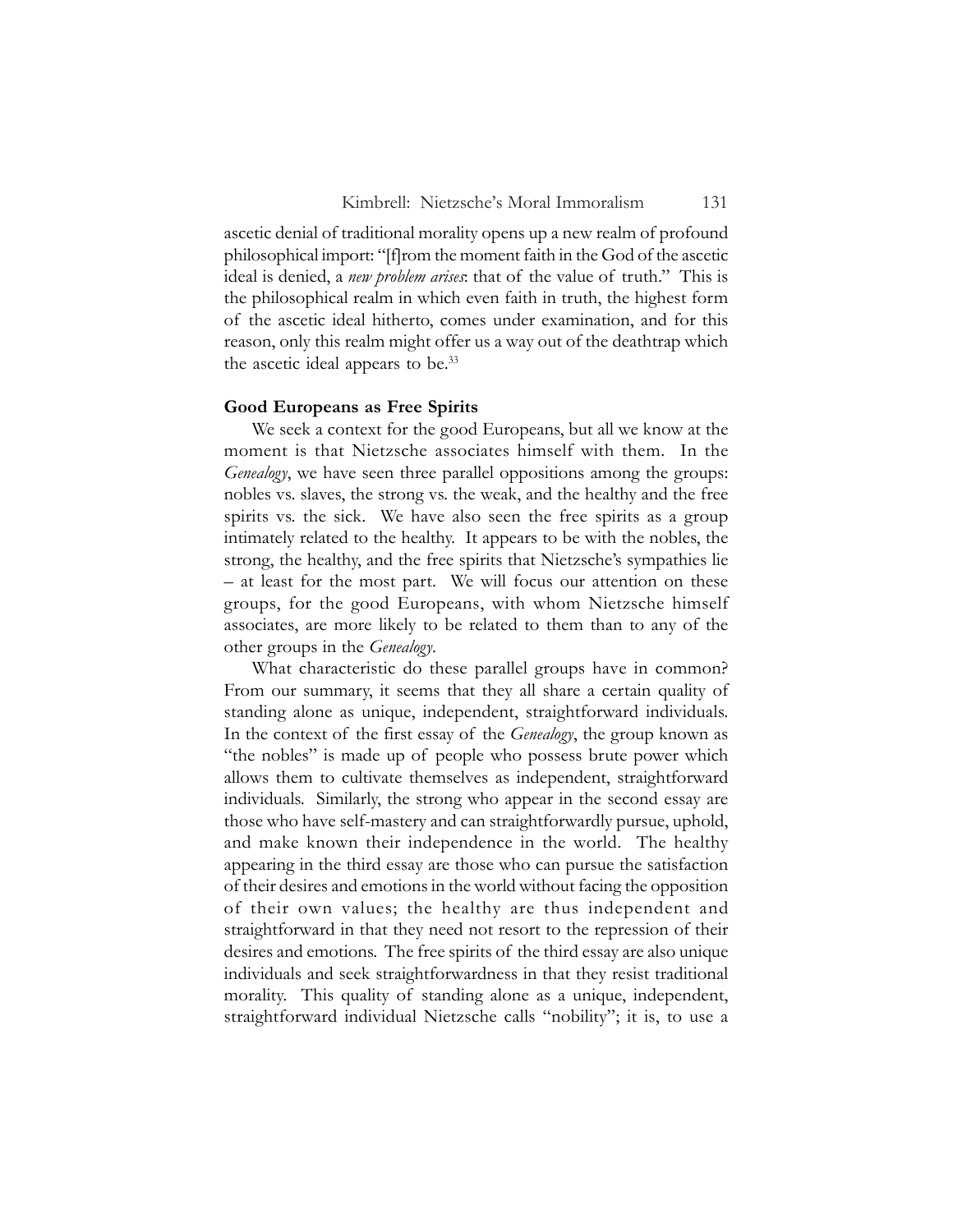Nietzschean expression, a kind of selfishness in which one desires to maintain oneself in a position of uniqueness, independence and straightforwardness, as is suggested by an aphorism in *Beyond Good and Evil*:

Signs of nobility: never thinking of degrading…[one's] duties into duties for everybody; not wanting to delegate, to share, one's own responsibility; counting one's privileges and their exercise among one's *duties*. 34

The *Genealogy* presents us with four different types of this nobility: nobility of brute power, nobility of self-mastery, nobility of health and nobility of resistance to traditional morality. The form of nobility which ought to draw our attention is the nobility of resistance to traditional morality, for Nietzsche himself is famous for precisely his resistance to traditional, Christian morality. It would seem that Nietzsche would most want to associate with the free spirits, those who resist traditional morality. If Nietzsche were said to have a general audience, it would have to consist of these free spirits, for one must be resistant to, or at least capable of resisting, traditional morality in order to be at all receptive to Nietzsche's principal writings and ideas.<sup>35</sup> The free spirits, however, are not all alike, and as we will see momentarily, the good Europeans actually appear amongst the free spirits as a special subset, the subset of free spirits most closely related to Nietzsche himself.

The free spirits are simply those who possess the nobility of resistance to traditional morality, and the broadness of this definition allows for many different patterns of free-spirited psychology and behavior. In *The Twilight of the Idols*, we find a long passage entitled "How the 'Real World' at last Became a Myth" which offers, in addition to a history of Western thought, a kind of hierarchy of the free spirits:

1. The real world, attainable to the wise, the pious, the virtuous man – he dwells in it, *he is it*.

(Oldest form of the idea, relatively sensible, simple, convincing. Transcription of the proposition 'I, Plato, *am* the truth.')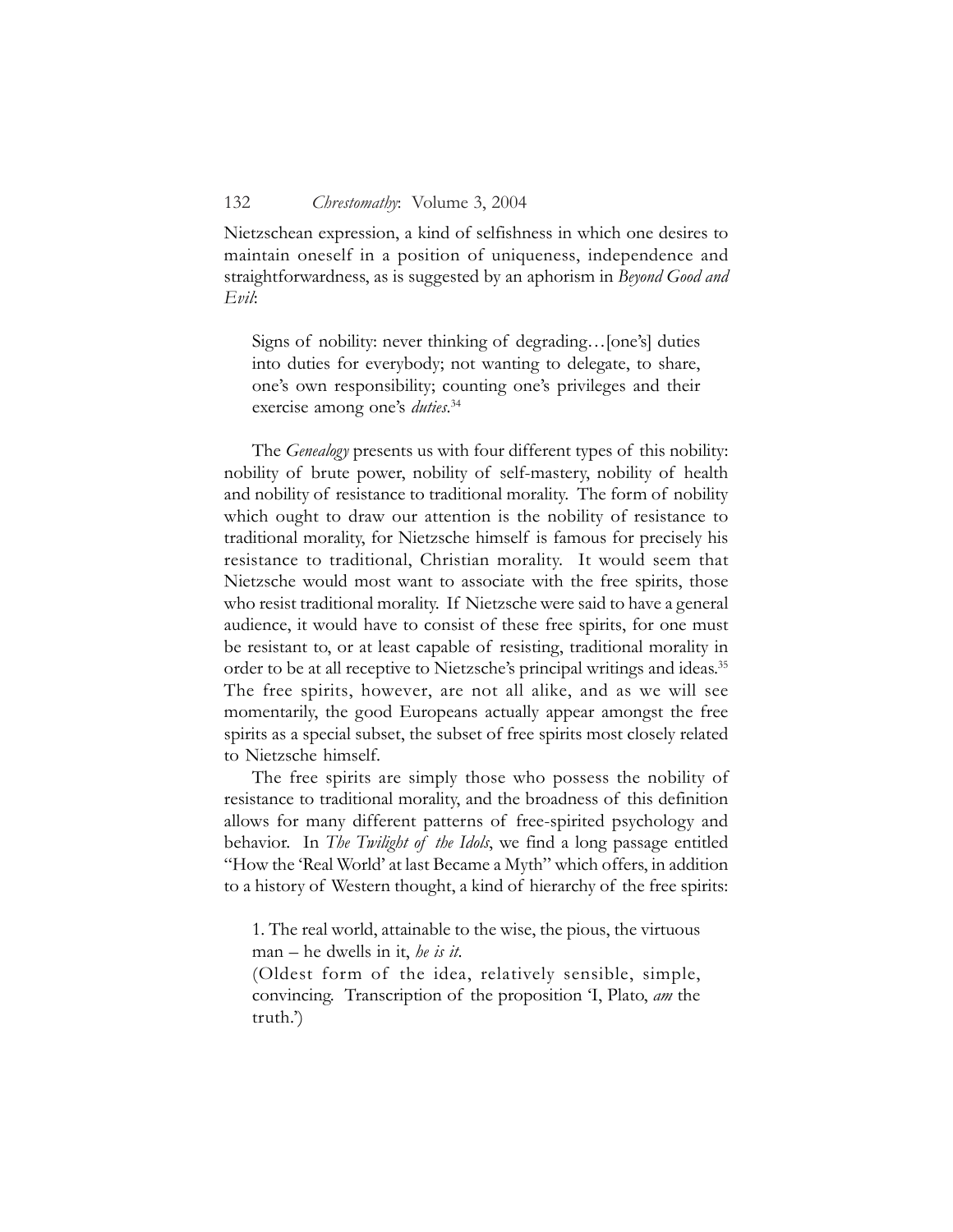2. The real world, unattainable for the moment, but promised to the wise, the pious, the virtuous man ('to the sinner who repents').

(Progress of the idea: it grows more refined, more enticing, more incomprehensible – *it becomes a woman*, it becomes Christian...)

3. The real world, unattainable, undemonstrable, cannot be promised, but even when merely thought of a consolation, a duty, an imperative.

(Fundamentally the same old sun, but shining through mist and skepticism; the idea grown sublime, pale, northerly, Königsbergian.)

4. The real world – unattainable? Unattained, at any rate. And if unattained also *unknown*. Consequently also no consolation, no redemption, no duty: how could we have a duty towards something unknown?

(The grey of dawn. First yawnings of reason. Cockcrow of positivism.)

5. The 'real world' – an idea no longer of any use, not even a duty any longer – an idea grown useless, superfluous, *consequently* a refuted idea: let us abolish it!

(Broad daylight; breakfast; return of cheerfulness and *bons sens*; Plato blushes for shame; all free spirits run riot.)

6. We have abolished the real world: what world is left? the apparent world perhaps?...But no! *with the real world we have also abolished the apparent world!*

(Mid-day; moment of the shortest shadow; end of the longest error; zenith of mankind; INCIPIT ZARATHUSTRA)<sup>36</sup>

Free spirits appear in the final four stages. The free spirits of the third stage have begun to question traditional morality but have yet to break away from it. The free spirits of the fourth stage are specifically those who delight in their skepticism and optimistically attempt to correct morality, to destroy traditional morality and build or reveal a truer one. In the fifth stage, we find free spirits who "run riot," those who gleefully destroy any and every morality they find. These last two types of free spirit we saw earlier in the *Genealogy*. They judge old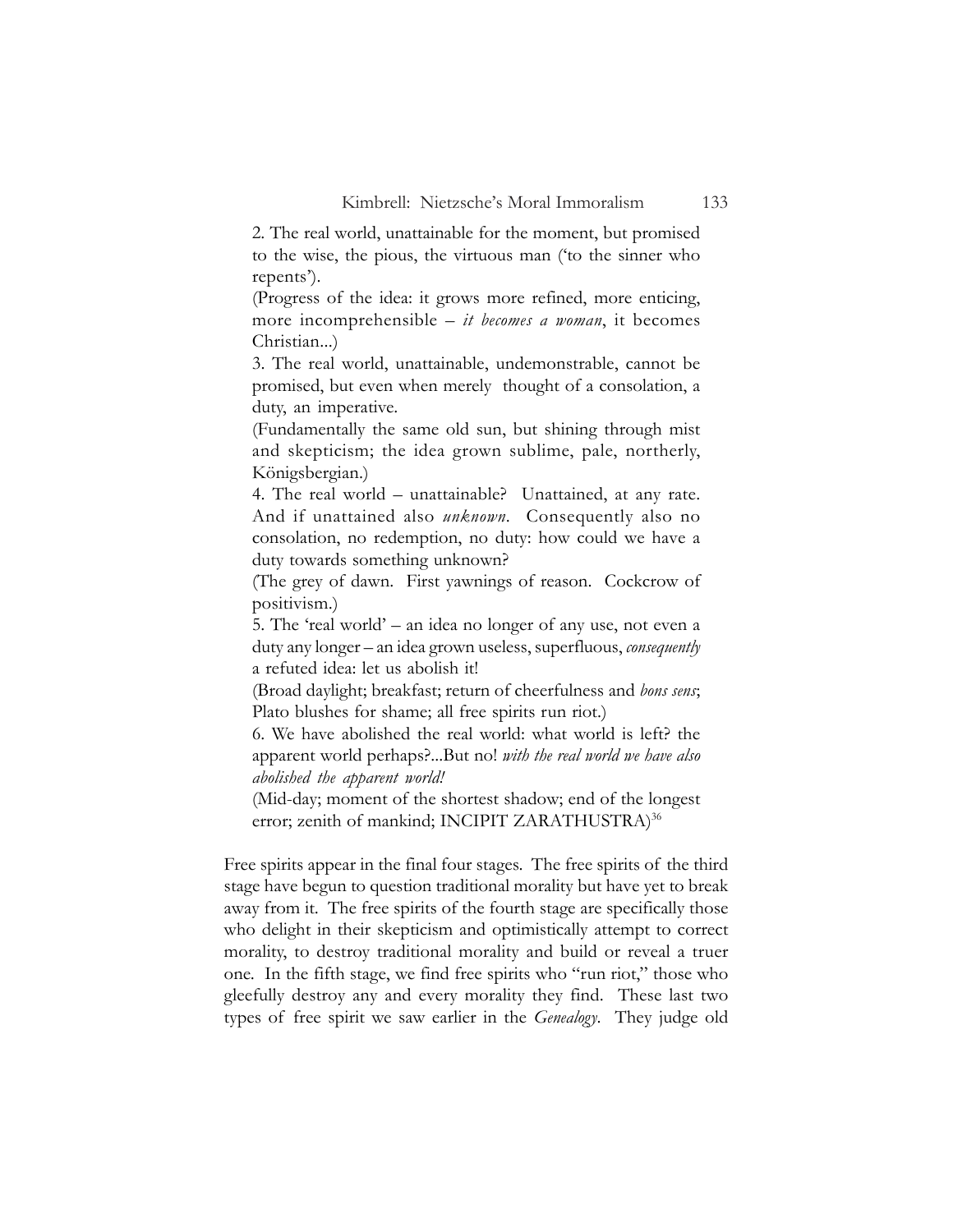moral customs to be unfounded, false and useless, and they demolish these customs in the name of progress and science.<sup>37</sup> Interpreters often place Nietzsche himself amongst these free spirits, but to place him here is incorrect. Unlike Nietzsche, these free spirits fail to realize that they themselves still subscribe to the metaphysical faith underlying all moralities, the belief that truth ought to be always pursued and upheld and that falsity ought to be always abolished. As the author of the *Genealogy* and discoverer of these free spirits' predicament, Nietzsche has passed beyond this stage of freedom of spirit into a *higher* one, one of greater understanding.

In the sixth stage of "How the 'Real World' at last Became a Myth," we see a final, circumspect type of free spirit, a type characterized by the realization that belief in the absolute value of truth is itself a problem. Here we may locate Nietzsche himself, as well as the good Europeans; we may refer back to the passage from *The Gay Science*:

[W]e have…outgrown Christianity and are averse to it – precisely because we have grown out of it, because our ancestors were Christians who in their Christianity were uncompromisingly upright: for their faith they willingly sacrificed possessions and position, blood and fatherland. We – do the same. For what? For our unbelief? For every kind of unbelief? No, you know better than that, friends! The hidden Yes in you is stronger than all Nos and Maybes that afflict you and your age like a disease; and when you have to embark on the sea, you immigrants, you, too, are compelled to this  $by - a$ *faith*! 38

Like the other free spirits, the good Europeans have a faith, but what makes the good Europeans different from other free spirits is that they realize the problematic nature of faith in the truth and then set about examining this value system of truth in order to reconsider – or revalue, as Nietzsche would say – the values of this value system itself as well as all the values which this value system once discarded in the quest for truth. The good Europeans seek to determine the value system under which they can best, most happily live. This pursuit of a *livable* value system is what Nietzsche calls "revaluation of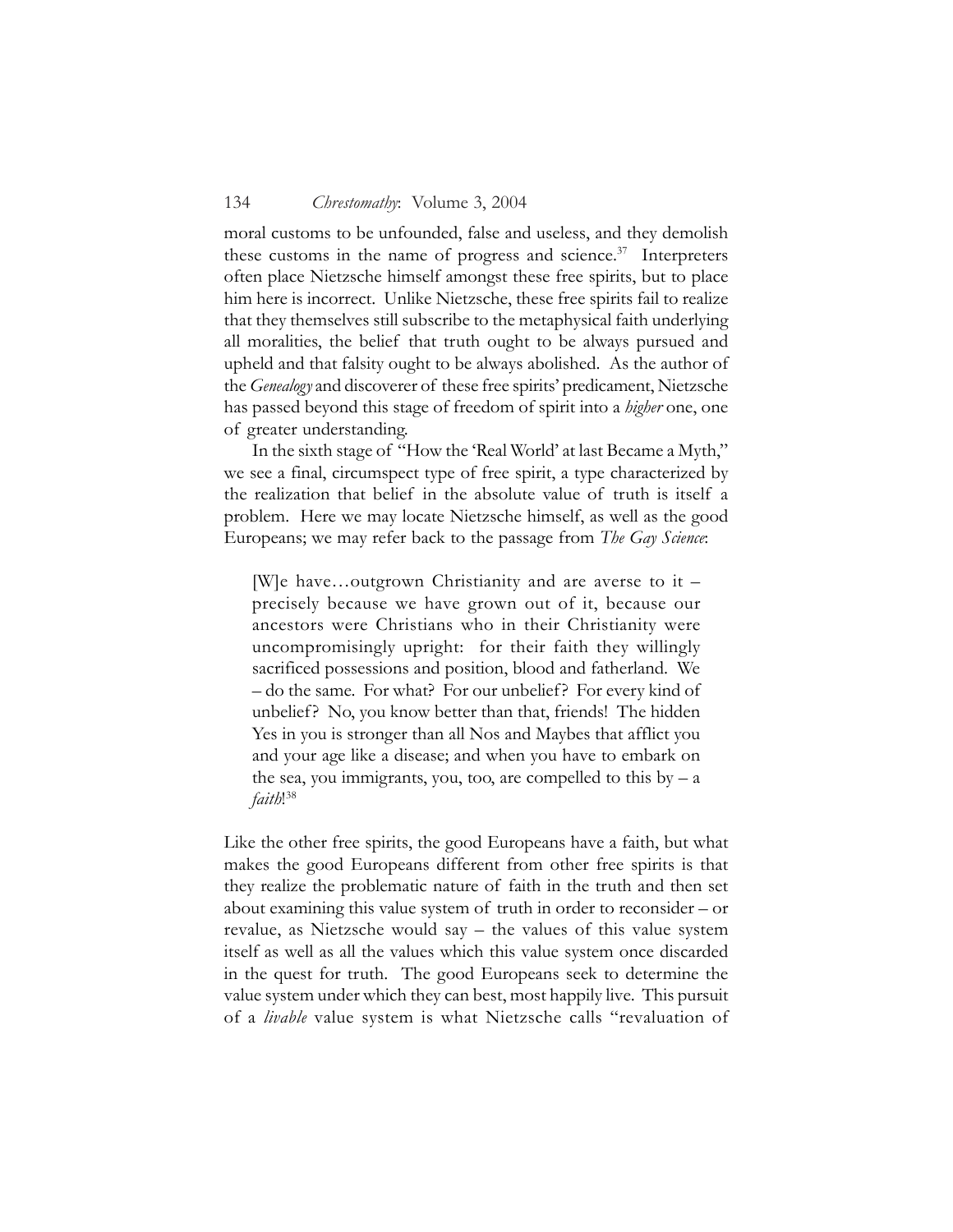values," "philosophy of the future," or "gay science." 39

It is often assumed that "philosophy of the future" refers to some philosophy that has yet to come into existence, some philosophy unlike any philosophy that has been seen hitherto. In his essay "Who Are 'The Philosophers of the Future?' A Reading of *Beyond Good and Evil*," Alexander Nehamas notes that the word 'future' "need not necessarily be interpreted in the obvious chronological sense in which…[it has] been taken by Nietzsche's readers. A philosophy of the future need not be a philosophy *that is composed in the future*. It can also be a philosophy *that concerns the future*."40 As we have seen in the long passage from *The Gay Science* above, the good Europeans certainly are concerned with the future; they are philosophers of the future in that they philosophize for the purpose of shaping or otherwise affecting the future. However, this philosophy is nothing truly *new*. As Nietzsche says of himself and the good Europeans,

[W]e have...outgrown Christianity [including the related value system of truth] and are averse to it – precisely because we have grown out of it, because our ancestors were Christians who in their Christianity were uncompromisingly upright: for their faith they willingly sacrificed possessions and position, blood and fatherland. We – do the same. $41$ 

As we have seen in the *Genealogy*, we as Westerners are who we are because of our history and culture; it is neither possible nor desirable to discard this history and culture and to start afresh. The good Europeans are fully aware that they cannot help but work in and with the history and culture of the West. Their philosophy of the future is a revaluation of values in that it takes up the various values that are currently held or have already been held in the West and reassesses their worth in order to reveal the best, most livable way of life.

This helps us to make better sense of the name "good Europeans." Because the good Europeans' philosophy aims for a system of revalued values, this is a philosophy which transcends the present state of traditional, metaphysical morality, as well as the nationalist rationale of nation-states. The good Europeans are those who enter the greater community of Europe as people concerned with the future of both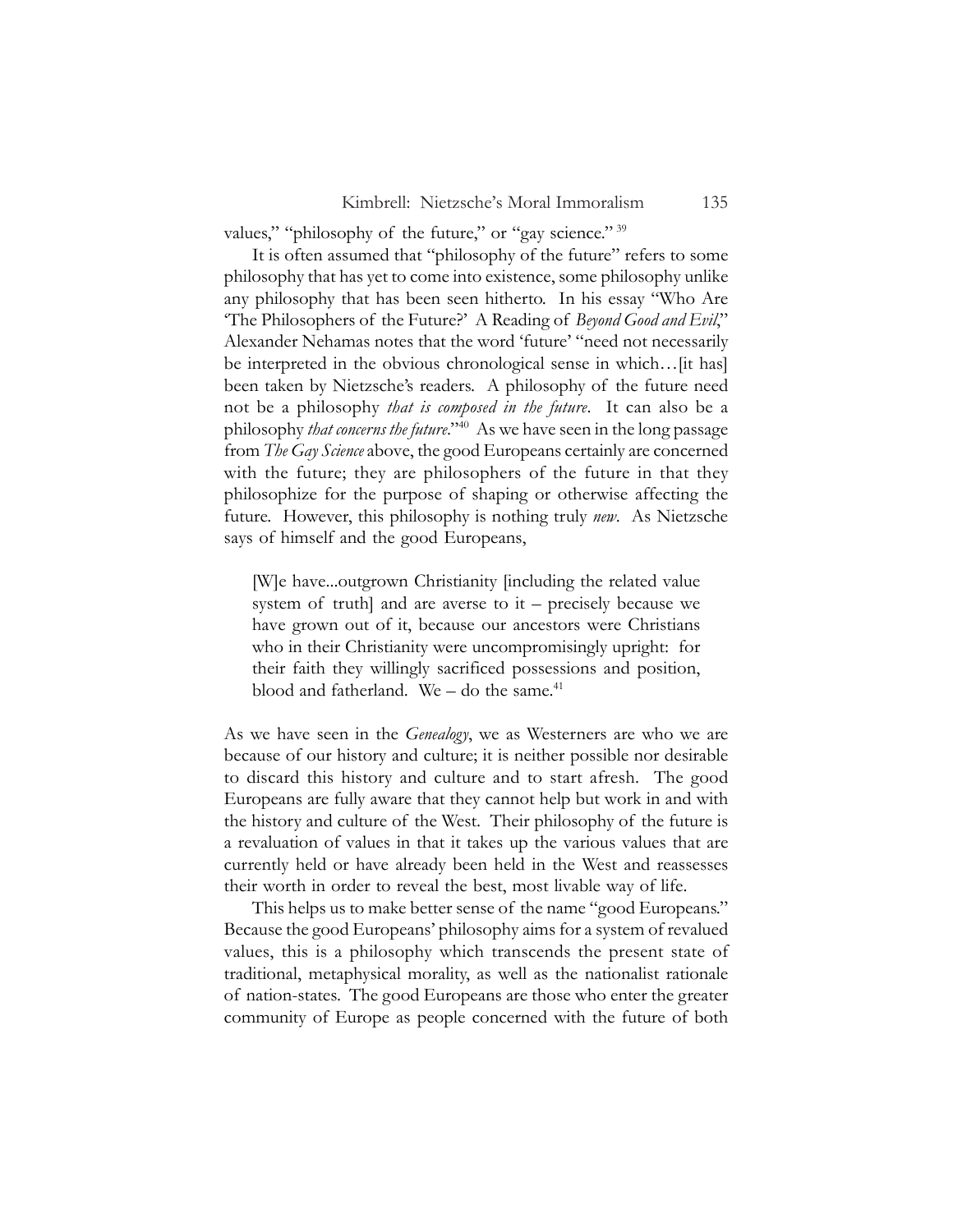themselves and the world, not with immediate nationalistic or traditional moral goals.

Yet, there is still something peculiar about the good Europeans. Nietzsche clearly states that the good Europeans have a faith, but what is this faith? It seems that the good Europeans must pass beyond faith in the truth, the faith characteristic of the free spirits of the *Genealogy*, in order to realize that faith in the absolute value of truth is problematic. To say this, however, is to assume, as it is typically assumed of Nietzsche's immoralism, that to question truth and attack morality one must leave things at that and not engage in any actual truth-asserting or actual moralizing. Yet, the passage above seems to indicate that the good Europeans do, in fact, have a morality, a faith.

According to several basic definitions of morality, morality is "[m]oral discourse or instruction; a moral lesson or exhortation"; it is "[e]thical wisdom; knowledge of moral science" – i.e., "[t]he doctrine or system concerned with conduct and duty."42 The root-word "moral" means "[o]f or pertaining to character or disposition, considered as good or bad, virtuous or vicious; of or pertaining to the distinction between right and wrong, or good and evil, in relation to the actions, volitions, or character of responsible beings."43 In other words, morality is an ethic or code of conduct based on certain values – such as good and bad, good and evil, or right and wrong – which are taken to be authoritative. Historically, these authoritative values have been rooted in such concepts as God, truth, life and happiness.

Nietzsche and his good Europeans certainly have values on which to base a morality. The good Europeans are concerned with the future, both their own and that of the human race, and seek a livable way of life which will preserve and promote human life. Life is thus of tremendous value to the good Europeans. At the same time, they also give great value to culture, as when Nietzsche says that he and the good Europeans are "the heirs of Europe, the rich, oversupplied, but also overly obligated heirs of thousands of years of European spirit."44 As philosophers of the future, the good Europeans do not merely preserve and promote life in any form. They seek a *livable* way of life, and this way of life must take into account, make use of, and honor their own history and culture as Europeans, the history and culture of the West. Truth must also be valued by the good Europeans. They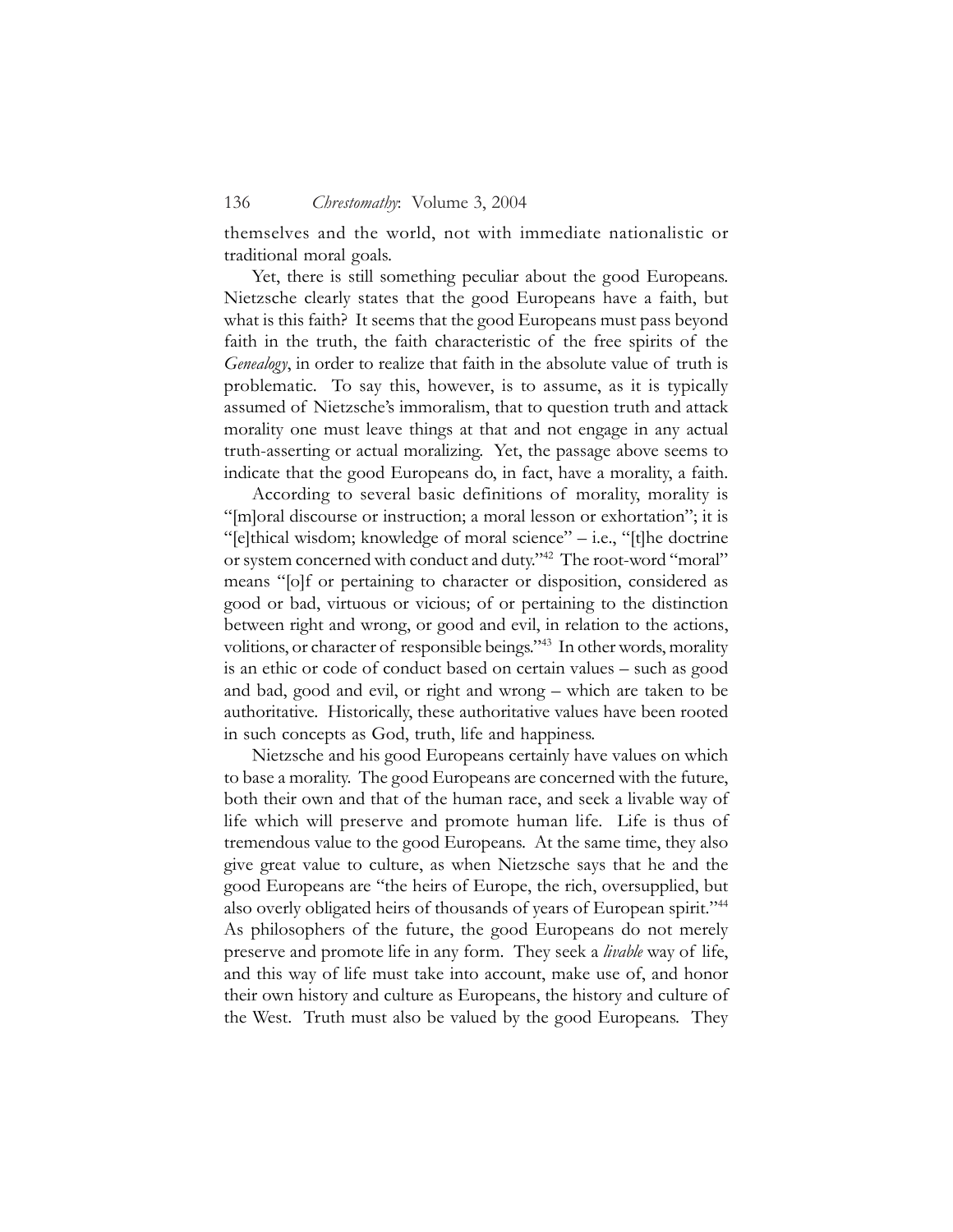believe the revelation of the problem of the faith in the truth to be a significant development in Western thought, but this revelation is itself brought about by a philosophical commitment to truth. One would not have this revelation about the nature of faith in the truth if one were not pursuing the *truth* of faith in the truth. This helps us to reach an understanding of the passage we read earlier:

[O]ur ancestors were Christians who in their Christianity were uncompromisingly upright: for their faith they willingly sacrificed possessions and position, blood and fatherland. We – do the same. For what? For our unbelief? For every kind of unbelief? No, you know better than that, friends! The hidden Yes in you is stronger than all Nos and Maybes that afflict you and your age like a disease; and when you have to embark on the sea, you immigrants, you, too, are compelled to this  $by - a$ *faith*! 45

Nietzsche and the good Europeans share with their ancestors the same basic faith in truth as a value.<sup>46</sup> We can see that Nietzsche and the good Europeans have values on which to found a morality, but it is not yet fully apparent that they do, in fact, have an authentic morality. For this, we must come to understand the role which Nietzsche means for the good Europeans to play in society.

#### **Nietzsche's Ideal Society of the Good European**

As we have said, the good Europeans' philosophy of the future is a philosophy that is oriented toward the future – that is, the good Europeans wish to affect the future. Here, we may consider Nietzsche himself in his role as a good European and philosopher. Nietzsche presents his philosophy in his writings in order that others may read his works and discover in them his philosophy. We can thus think of Nietzsche as a kind of teacher. The role of the teacher must be the center of the philosophy of the future, for teaching is a basic futureoriented enterprise. A teacher teaches his or her pupils in order that they acquire some new knowledge, whether of academic or ethical or technical subjects. Nietzsche is a philosopher of the future to the extent that he affects the future, and he affects the future through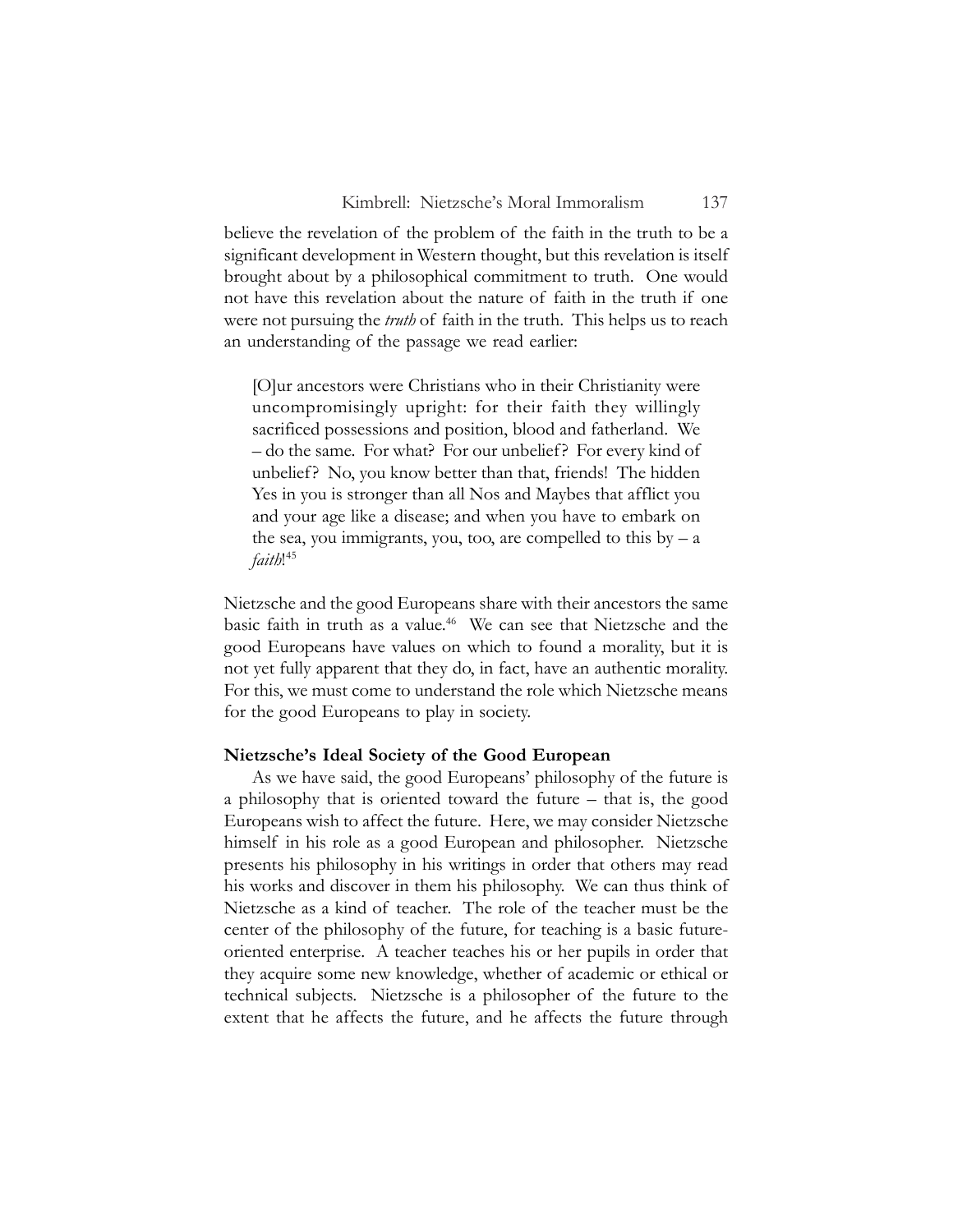*others'* readings his works. As we have said earlier, however, not just anyone is receptive to Nietzsche's writings; one must be resistant to or capable of resisting traditional morality  $-$  i.e., one must be a free spirit. Nietzsche's writings are teachings for the benefit of the free spirits, aimed at transforming free spirits of all types into good Europeans. As a good European, a free spirit must revalue and cultivate moralities, ethics and goals but not simply for his or her own benefit. A good European is a teacher, concerned with the education of others, specifically other free spirits; therefore, the good European must take the well-being and education of all other free spirits into account.

Also, a good European is one of "the heirs of Europe, the rich, oversupplied, but also overly obligated heirs of thousands of years of European spirit."47 The good Europeans have an obligation to Europe; their philosophy of the future concerns not just their own future but that of Europe, even that of the entire world. Nietzsche often speaks of a "great task" which the good Europeans must perform: good Europeans have the "great task of *preparing* the earth for the production of the greatest and most joyful fruitfulness."48 That is, the good Europeans are a "community held together, not by external forms and regulations, but by a fundamental idea. It is the fundamental idea of *culture.*"<sup>49</sup> Their ultimate goal is to "secure the foundations [of culture], so that the whole future can safely build upon them.…[The good Europeans] make it henceforth impossible for the fruitful fields of culture again to be destroyed overnight by wild and senseless torrents."50 In other words, the good Europeans take culture out of the hands of the masses, that is, out of the hands of the weak and sick, who endanger culture and human existence with their moralizing, their ascetic ideal and their *ressentiment*. The weak and sick preach absolute moral codes and, in this way, seek to eliminate all other moral codes, all other customs, all other cultures. They wish to abolish all difference. They wish to destroy everything that does not belong to their own local way of life, and they especially wish to destroy everything which appears to them as better than what they themselves have. In their ressentiment, they wish to reduce everything to their own level. The "mission" of the good Europeans "is to maintain the *order of rank* in the world."<sup>51</sup> That is, like the ascetic priest in the third essay of the *Genealogy*, they must keep the weak and sick in their place;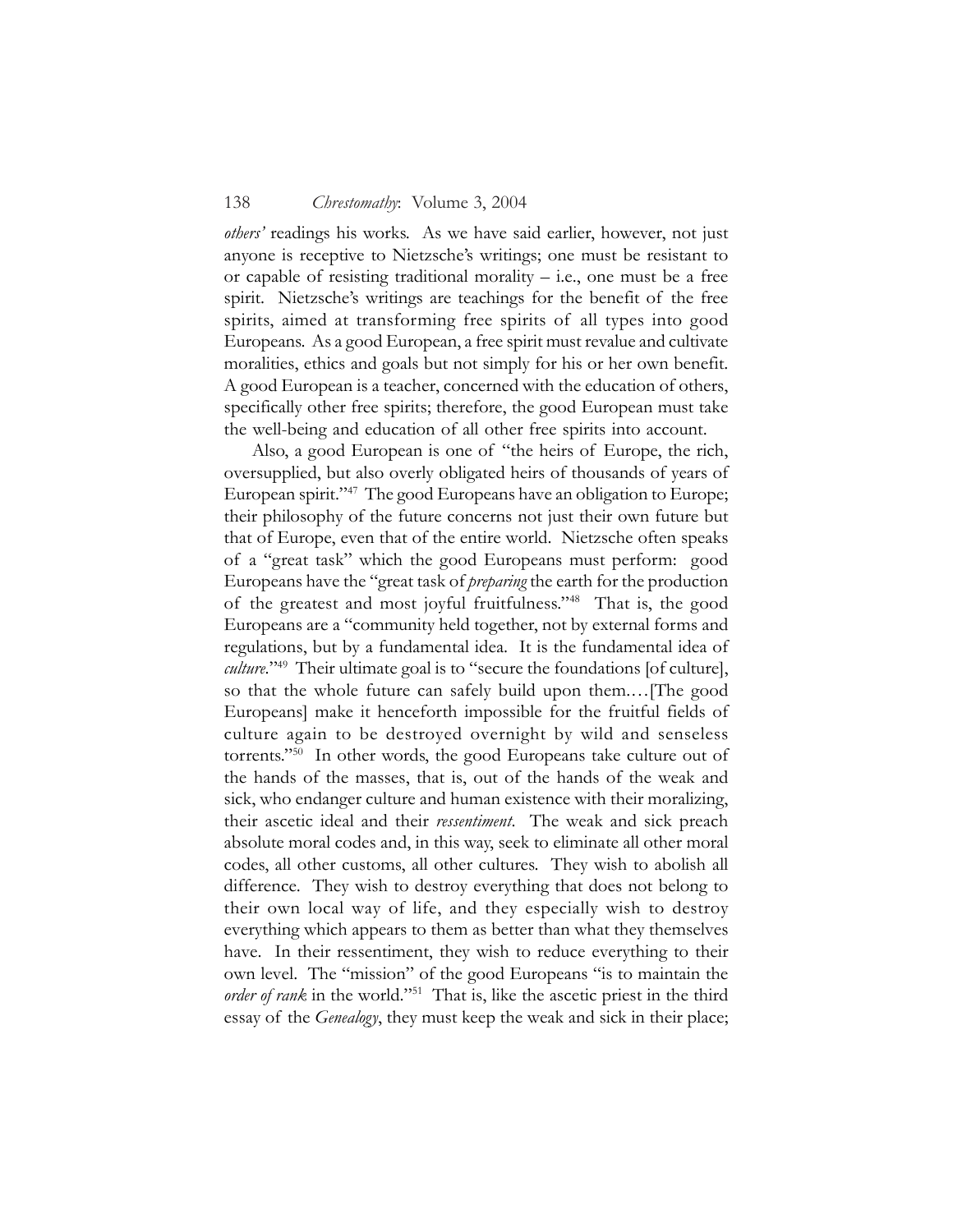they must prevent them from reducing everything to the level of weakness and sickness. The good Europeans become guardians of culture and thereby act as "good shepherds of the flock," protecting the flock of the weak and sick as well as all the world from the flock itself.

Nietzsche intends for this shepherding activity of the good Europeans to provide for the well-being of those who do not resist traditional morality – we could call this group Nietzsche's secondary audience, while the free spirits and good Europeans could be called his primary audience. Nietzsche wants the members of his secondary audience to find happiness and alleviation of suffering through performing the highest activity of which they are capable. This activity is the perfection of certain occupations and pursuits or, to put it in disagreeable terms, "mechanical activity." Nietzsche desires that the members of his secondary audience pursue such activity in order that they respect the order of rank, for "[i]t is *not* the strongest but the weakest who spell disaster for the strong."52 "The weakest," i.e., the sick from the *Genealogy*'s third essay, belong to Nietzsche's secondary audience, and they possess the tremendous power of *ressentiment*, of the ascetic ideal, and of the kind of morality that makes universal claims. They are thus dangerous and, without the restraining hand of the ascetic priest or the good European, they can easily destroy the free spirits and bring about the ruination of culture. Mechanical activity focuses the attention of the secondary audience on harmless, productive enterprises and in this way relieves them of their *ressentiment* by forcing it out of their minds: "The alleviation [brought by mechanical activity] consists in this, that the interest of the sufferer is directed entirely away from his suffering – that activity, and nothing but activity, enters consciousness, and there is consequently little room left in it for suffering."53 This alleviation allows the secondary audience to lead a more pleasant life and, because it protects the free spirits as well as human life and culture from harm, it also allows them to play a necessary role in the preservation of the foundations of culture.

Furthermore, Nietzsche wants people to recognize that all human beings are not created with equal capabilities. To say that people are equal, Nietzsche says, is a "*denial* of life, a principle of disintegration and decay";<sup>54</sup> it is to force everyone into the same generic mold. Some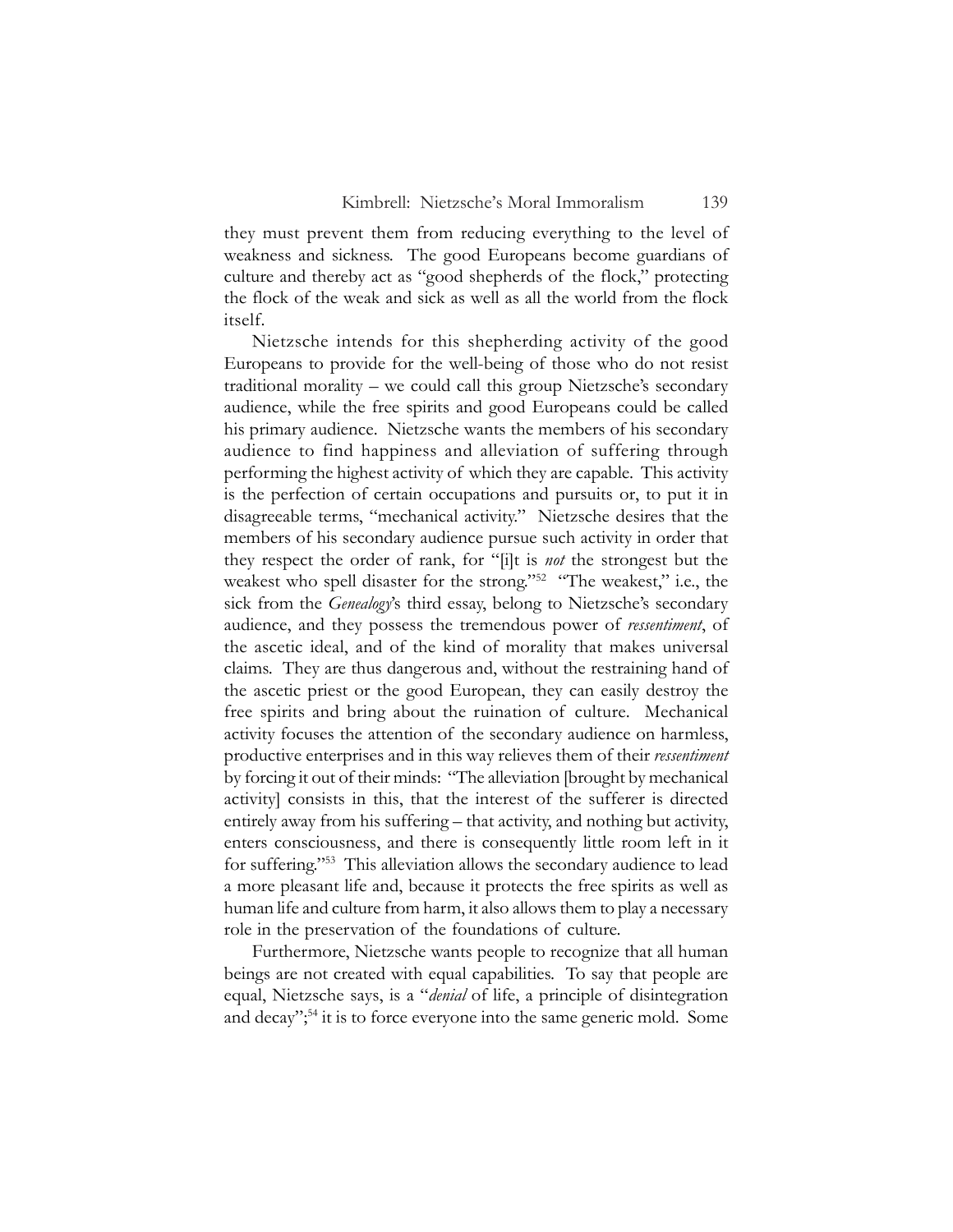people will already fit this mold, others may be able to adapt themselves to the mold without problems, but there will be others who are unable to adapt themselves without sacrificing their only chance at reaching happiness. If people are not equal, then to resent others for their happiness is ridiculous, for the happiness of each person is possible only for that person and not for everyone. By admitting that each person has his or her own particular talents and by each person's pursuing that which only he or she is capable of pursuing, every person in society can seek a happy existence without resorting to destruction. It is the good Europeans' duty to affirm the fundamental differences among human beings in order to combat the leveling tendency of the secondary audience.

As we can see, Nietzsche wants to develop a social organization which will allow and encourage every person to pursue his or her highest activity. While this may seem like an attractive social picture, what motivates Nietzsche to move toward this sort of ideal society or utopia? That is, what is the alternative to this ideal system? – and to ask this is essentially to ask how Nietzsche characterizes his own society.

Nietzsche sees contemporary society as horrifically decadent, and he sees the root of this in the continued influence of Christianity. It is for this reason that he initiates an attack on Christian values, his famous immoralism. At the end of *The Anti-Christ* we may hear Nietzsche attack Christianity most strongly:

I *condemn* Christianity, I bring against the Christian church the most terrible charge any prosecutor has ever uttered. To me it [Christianity] is the extremest thinkable form of corruption, it has had the will to the ultimate corruption conceivably possible. The Christian Church has left nothing untouched by its depravity, it has made of every value a disvalue, of every truth a lie, of every kind of integrity a vileness of soul. People still dare to talk to me of its 'humanitarian' blessings! To *abolish* any state of distress whatever has been profoundly inexpedient to it: it has lived on states of distress, it has *created* states of distress in order to externalize *itself*.... The worm of sin, for example: it was only the Church which enriched mankind with this state of distress! – 'Equality of souls before God,' this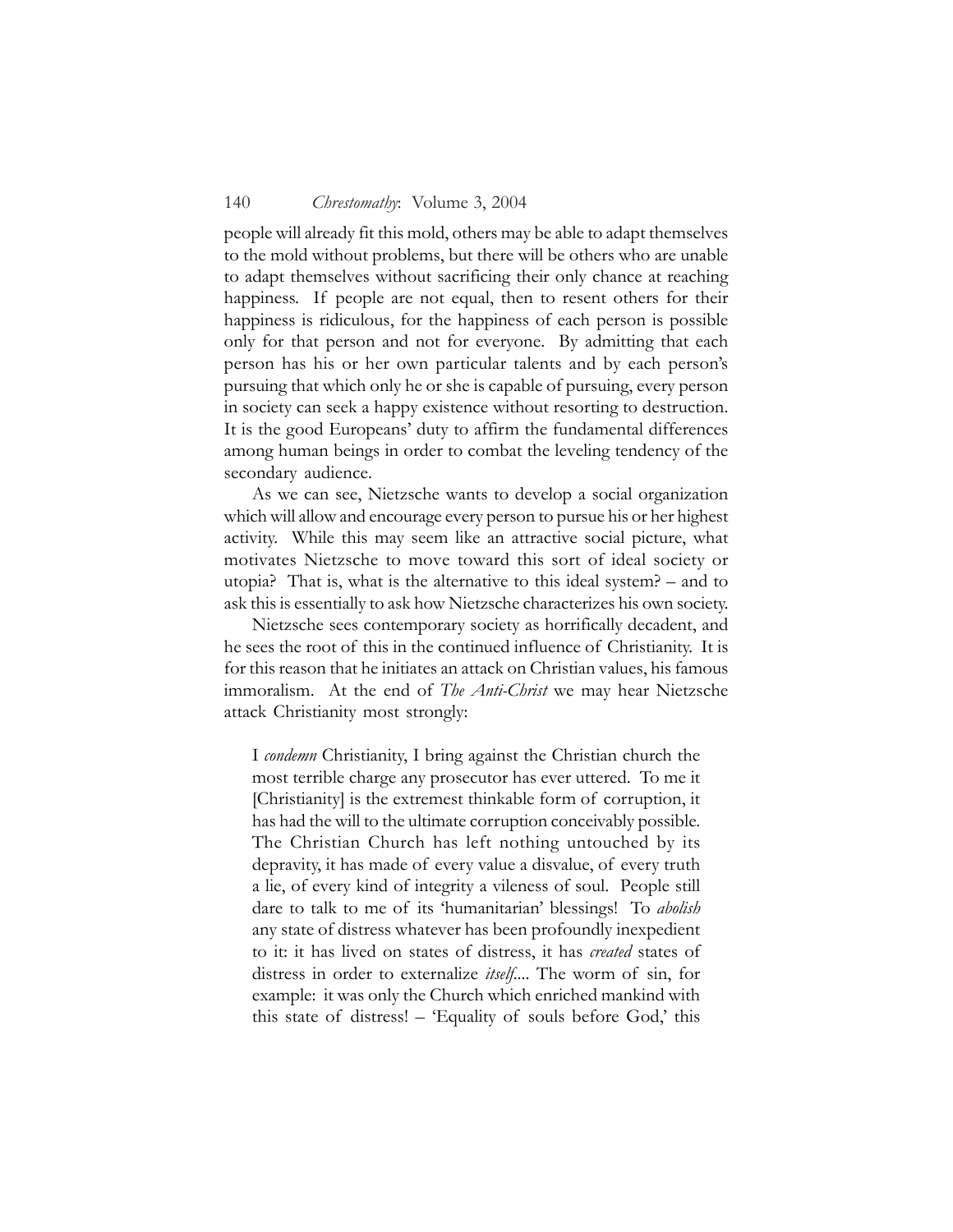falsehood, this *pretext* for the *rancune* [grudge] of the baseminded....To cultivate out of *humanitas* a self-contradiction, an art of self-violation, a will to falsehood at any price, a contempt for every good and honest instinct! These are the blessings of Christianity! – Parasitism as the *sole* practice of the Church; with its ideal of green-sickness, of 'holiness' draining away all blood, all love, all hope for life; the Cross as the badge of the most subterranean conspiracy there has ever been – a conspiracy against health, beauty, well-constitutedness, bravery, *benevolence* of soul, *against life itself*....I call Christianity the *one* great curse, the *one* great intrinsic depravity, the *one* great instinct for revenge for which no expedient is sufficiently poisonous, secret, subterranean, *petty* – I call it the *one* immortal blemish of mankind...<sup>55</sup>

Despite the spread of atheism in his time, Nietzsche saw Christian morality continue to propagate itself in the West.<sup>56</sup> He targets contemporary democracy in particular as being suffused with Christian morality. Nietzsche believes that democracy can be of great benefit, for by placing political power in the hands of the citizens, it makes it difficult for fanatical, revolutionary factions to come to power. In this way, democracy helps to preserve culture from destruction.<sup>57</sup> However, contemporary democracy enshrines as a universal right the concept "equality," a political adaptation of the Christian concept "equal[ity] before God." Nietzsche says that Christian morality "with…[its] 'equal before God'…[has produced] a herd animal... something eager to please, sickly, and mediocre has been bred, the European of today."<sup>58</sup> In the same way, by saying that all people are equal, democracy denies that every person has a unique talent or capability and essentially demands that no one excel, that everyone remain on a uniform and mediocre level. In this mediocrity, "man has no higher duty than to serve the state," and the state has the power to reduce everyone to the same level.59

Accompanying this rise in *ressentiment*-driven loyalty to the state is the ascetic ideal as it is realized in science. "[N]othing is more democratic than logic," Nietzsche says, for logic is meant to be a universal authority above and beyond the judgement of individual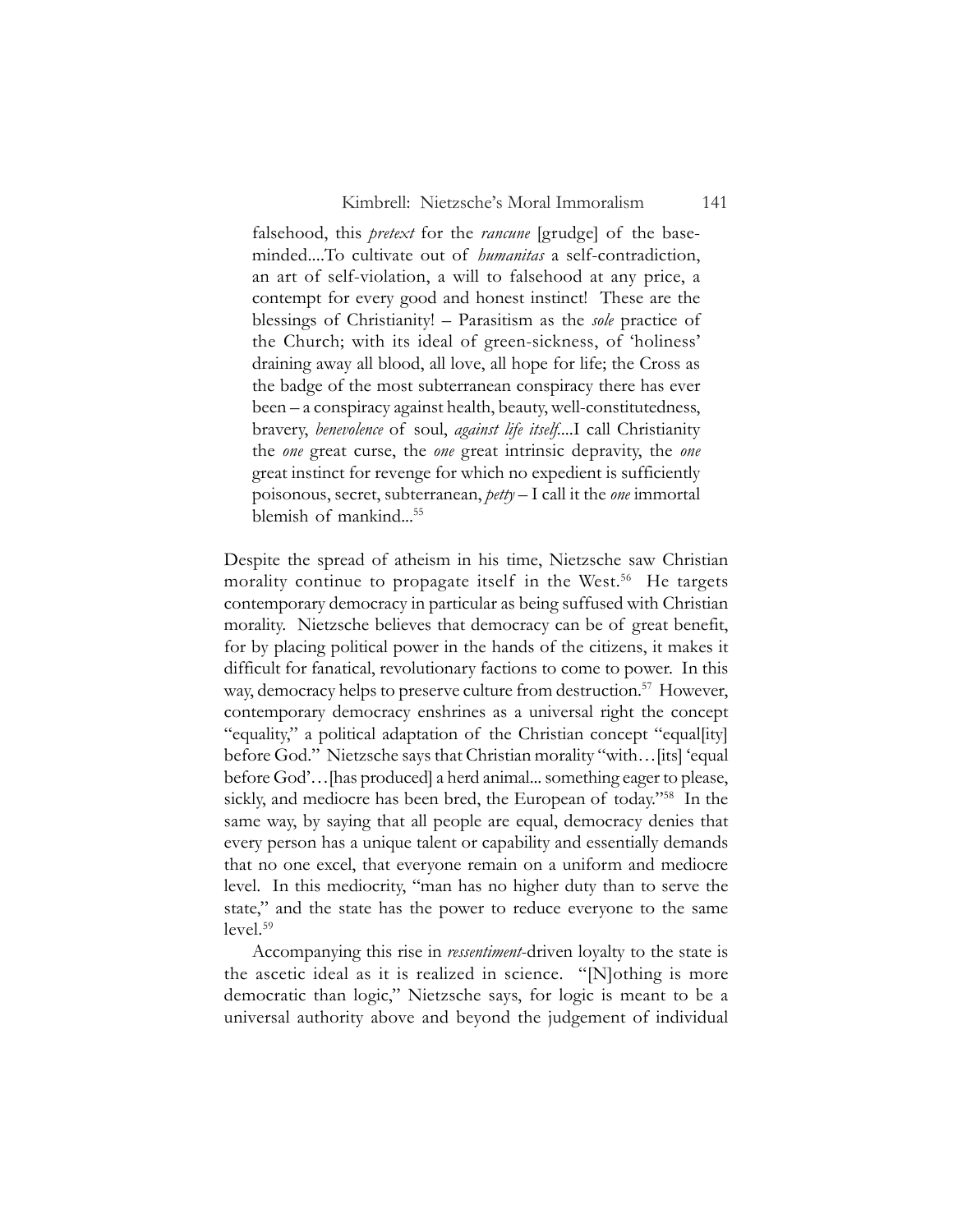human beings.<sup>60</sup> Science can be seen as democratic in precisely the same way. While Christianity as a religion may be waning, the Christian morality of democracy can put forward science as a realm of impartial, absolute truths. As we saw earlier, free spirits use science to pursue the truth; thus, not even Nietzsche and the good Europeans *reject* natural science. The essential difference between the science of the free spirits and that of democracy is one of motive. Out of their asceticism, free spirits wish to use science to tear down traditional Christian morality, but democratic scientists wish to use science to ultimately *affirm* this morality. That is, they carry the ascetic ideal in the form of science beyond the free-spirited level of asceticism. Democratic science has "the object of dissuading man from his former respect for himself "; that is, by pursuing science as an impartial and absolute realm of truth, democratic scientists ascetically deny themselves feelings of personal superiority and human dignity in order that they become selfless and be on the same level as everyone else in democratic society.<sup>61</sup>

According to Nietzsche, all of this means that humankind is becoming increasingly mediocre and weak.<sup>62</sup> The propagation of sickness by the ascetic ideal and the will to truth is precisely what can poison the strong and provoke great nausea and pity at humankind's sickness, and when nausea and pity are united, they produce the "will to nothingness, nihilism."63 Humankind, then, is in grave danger of bringing about its own demise through the continuance of Christian morality, and if it is consumed by the will to truth and the ascetic ideal of science, humankind will not even notice, or will refuse to acknowledge, its own danger. Nietzsche sees in contemporary science a dangerous kind a mechanical activity which allows people to flee from the problems that matter most of all:

[The scientific man] behaves like the proudest idler of fortune, as though existence were not a dreadful and questionable thing but a firm possession guaranteed to last for ever. He seems to be permitted to squander his life on questions whose answer could at bottom be of consequence only to someone assured of an eternity. The heir of but a few hours, he is ringed around with frightful abysses, and every step he takes ought to make him ask: Whither? Whence? To what end? But his soul is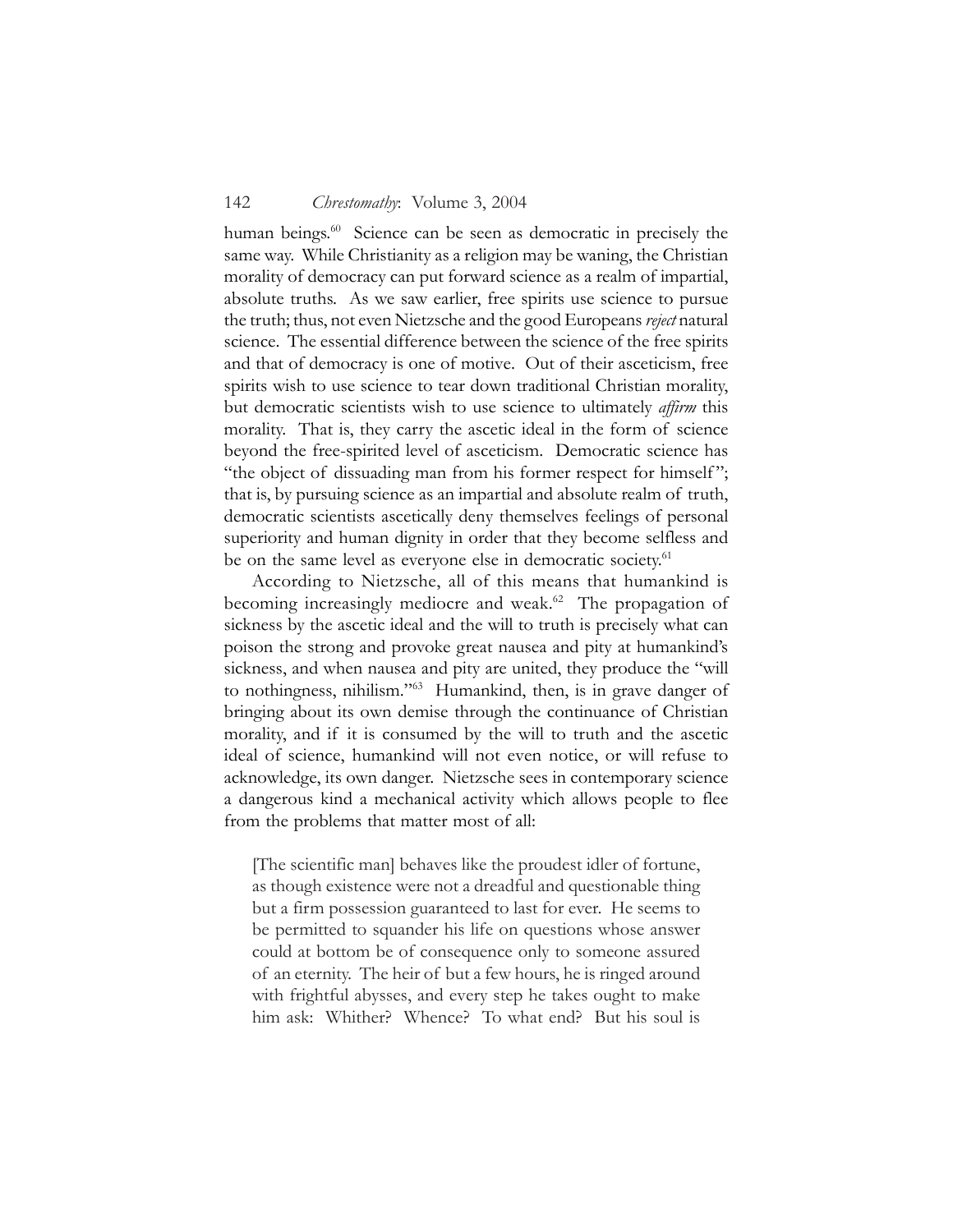warmed with the task of counting the stamens of a flower or breaking up the stones of the pathway....Nowadays he works as hard as the fourth estate, the slaves: his study is no longer an occupation but a necessity, he looks neither to the right nor left, and goes through all the business of life, and its more questionable aspects, with the half-consciousness or the repellent need for entertainment characteristic of the exhausted worker.

*Now this is his attitude towards culture too*. He behaves as though life were to him only *otium* [idleness] but *sine dignitate* [lacking dignity]: and even in his dreams he does not throw off his yoke....[M]en pursue their businesses and their sciences so eagerly only so as to elude the most important questions.<sup>64</sup>

Here, the mechanical pursuit of science covers up the dangers of the will to truth, so those who pursue this science and who are poisoned by the will to truth never admit to their danger and thus do nothing about it.

Of course, good Europeans will be able to recognize this danger. However, the propagation of sickness and Christian morality in the form of democracy and science makes it difficult for free spirits to arise and to become good Europeans, and those that do arise are easily ruined. "[T]he herd man in Europe today," Nietzsche says, "gives himself the appearance of being the only permissible kind of man, and glorifies his attributes...as if they were the truly human virtues: namely, public spirit, benevolence, consideration, industriousness, moderation, modesty, indulgence, and pity."65 Proponents of Christian democracy continually try to level those who wish to pass beyond their own morality, and with the power of its unconditional morality and the union of the ascetic ideal and will to truth, they can easily succeed in poisoning potential free spirits *even before* they achieve their free-spirited status. Christian democrats can make herd animals out of potential free spirits and thus prevent any free spirits from appearing at all. This is disastrous for Nietzsche's project and for human life and culture: the shortage of free spirits means that there will also be a shortage of good Europeans to recognize the dangers in contemporary society and to become teachers, and the lack of teachers to act as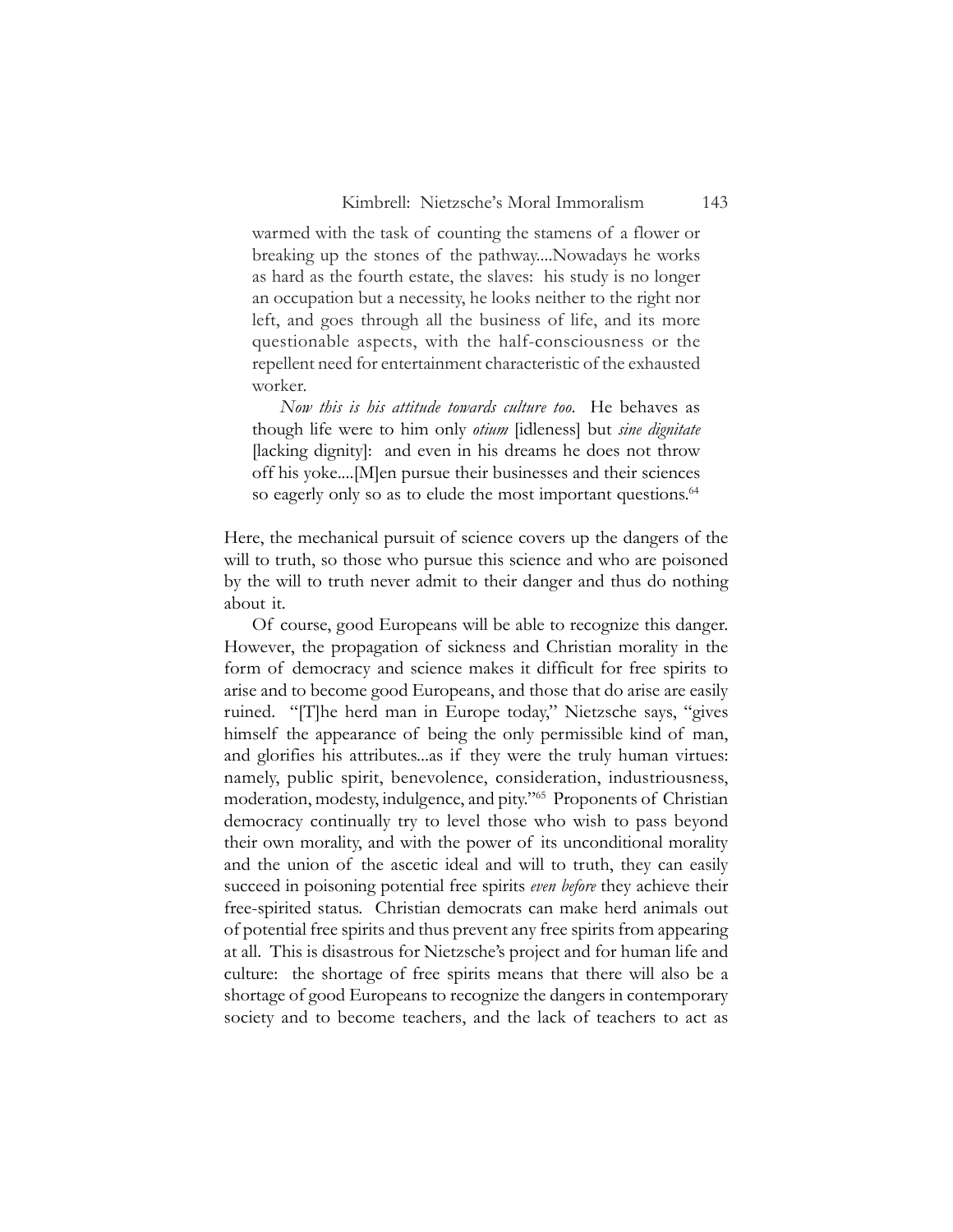good shepherds of the weak means that the weak and sick will have free reign in the realm of culture. There will be nothing to stop the weak and sick from destroying culture and from spreading weakness and sickness until nihilism fully takes hold and succeeds in destroying the human race.

Nietzsche's envisioned ideal society is the opposite of this dire state. It is founded on his conception of culture: "Culture is liberation, the removal of all the weeds, rubble and vermin that want to attack the tender buds of the plant...it is imitation and worship of nature where nature is in her motherly and merciful mood, it is the perfecting of our nature when it deflects her cruel and merciless assaults and turns them to good."<sup>66</sup> Culture is a protection of human life and society against the destructive forces of nature, including the destructive forces of humankind, and it is also an affirmation of life and humanity in which the culture from which we have arisen, namely, Western culture, is taken into account and honored. Here, we may refer to a passage from *Assorted Opinions and Maxims*:

*A vision*. – Lectures and hours of meditation for adults, for the mature and the maturest, and these daily, without compulsion but attended by everyone as a command of custom: the churches as the worthiest venues for them because richest in memories: every day as it were a festival of attained and attainable dignity of human reason: a new and fuller efflorescence of the ideal of the teacher, in which the priest, the artist and the physician, the man of knowledge and the man of wisdom, are fused with one another, with a resultant fusion of their separate virtues into a single total virtue which would also be expressed in their teaching itself, in their delivery and their methods – this is my vision: it returns to me again and again, and I firmly believe that it lifts a corner of the veil of the future.67

Nietzsche desires a culture which, through voluntary participation in customs and academic activity, resembles "a festival of attained and attainable dignity of human reason" and which affirms and is founded on the ideal of the teacher.<sup>68</sup> The good Europeans as teachers of the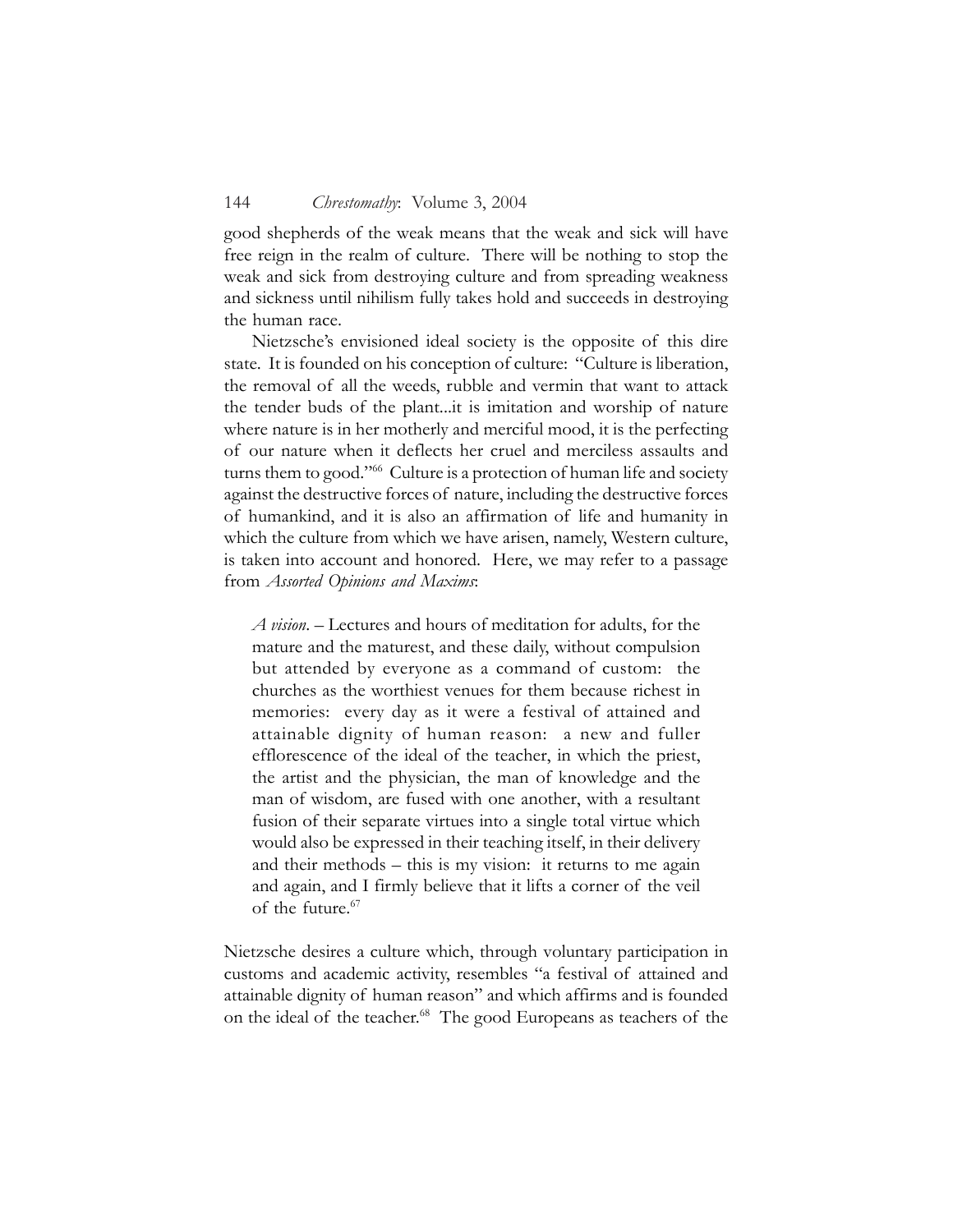free spirits and as good shepherds of the weak and sick stand at the pinnacle of this culture: "They are those true *men, those who are no longer animal, the philosophers, artists and saints*: nature, which never makes a leap, has made its one leap in creating them, and a leap of joy moreover, for nature then feels for the first time it has reached its goal."69 Nietzsche believes that the production of good Europeans as teachers is the fulfillment of nature: "[T]he fundamental idea of *culture*...[is] *to promote the production of the philosopher, the artist and the saint within us and without us and thereby to work at the perfecting of nature*."70 The members of Nietzsche's primary audience affirm culture by working toward the of status of the good European and teacher, and Nietzsche's secondary audience, who cannot work toward this status, can affirm culture by not hindering the production of good Europeans and by respecting good Europeans as teachers. Nietzsche says, "[O]nly he who has attached his heart to some great man [and works toward the production of more great men] receives thereby the...*consecration to culture*." One may affirm life and human dignity, that is, culture, only through respecting and affirming great individuals such as the good Europeans and through promoting their rise to existence, through upholding the order of rank and letting each person pursue his or her greatest possible activity.<sup>71</sup>

We must keep in mind that this ideal culture which Nietzsche envisions is "merely" an ideal social *structure*. Nietzsche has no desire to commit human beings to a single, predefined society; he wishes to reveal the shape, not the specific content, of a livable society. He does not specify what the content of culture is or will be, but only the structure of culture. Neither does he specify what the good Europeans as teachers teach but only the kinds of things they teach. More importantly, he does not specify who belongs among the free spirits, the good Europeans, or any other group in his society; he specifies only the structural features of these groups. In this way, Nietzsche's ideal society resembles Plato's imagined Republic: one is not "predestined" to belong to any particular social group.<sup>72</sup> As in Plato's Republic, Nietzsche's ideal society does not have an inflexible caste system; one belongs to a group solely on the basis of certain propensities, activities or structural features such as the nobility of resistance to traditional morality. Nietzsche's ideal society has no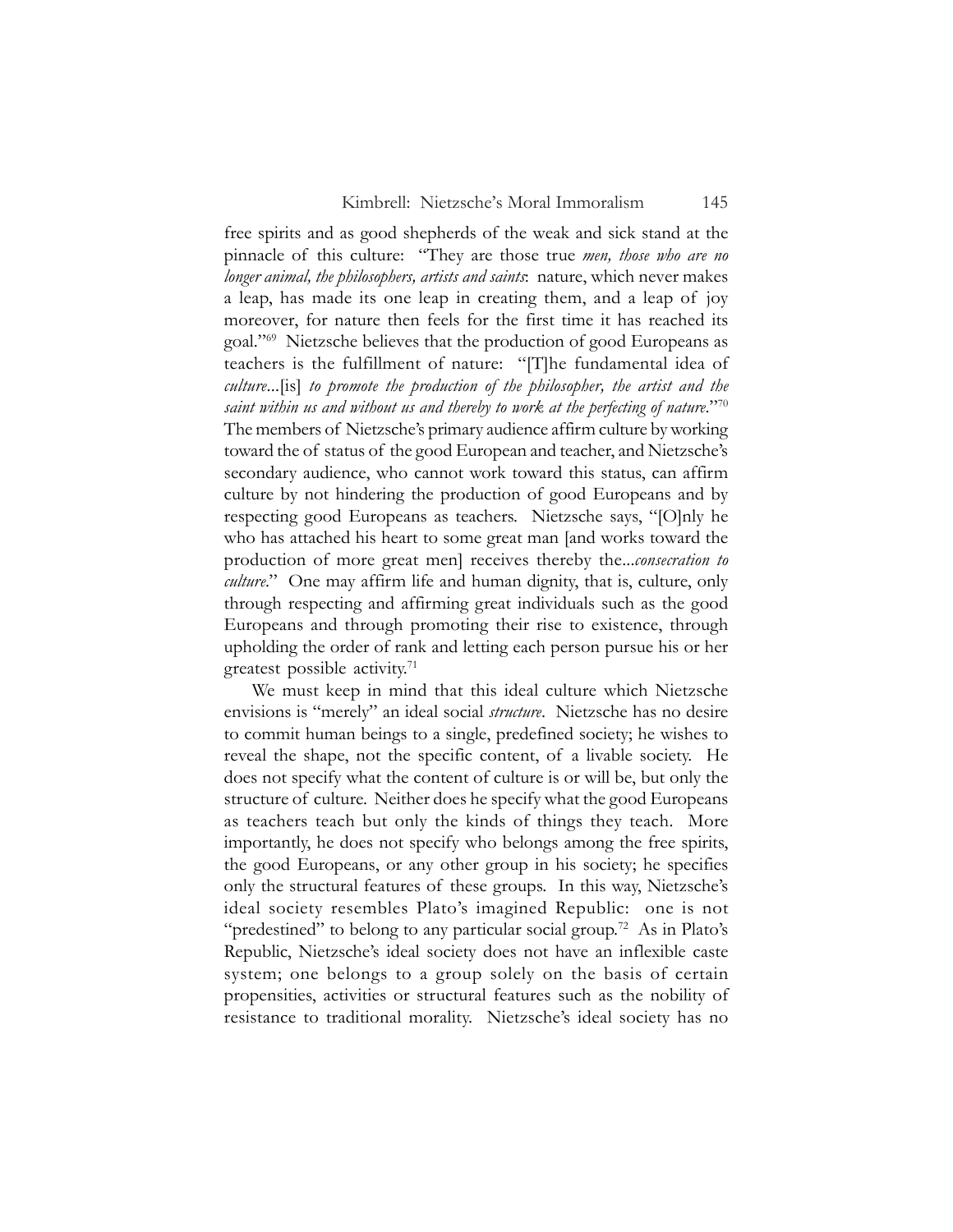fixed content, for to have such content would be to propose essentially what Christian democracy proposes: everyone must fit into an unchanging system whether or not it is compatible with one's desires, goals, and aspirations. It would be to deny the richness, the variety in life and humanity which Nietzsche wishes to affirm. Nietzsche's ideal society is meant to be a dynamic one which can accommodate the ever-changing wants and needs of human beings $73$  and which can thereby honor the desire of the free spirits, particularly the good Europeans, to gain both knowledge and wisdom, as Nietzsche suggests in a passage from *Daybreak*:

*From the company of thinkers*. – In the midst of the ocean of becoming we awake on an island no bigger than a boat, we adventurers and birds of passage, and look around us for a few moments, as sharply and as inquisitively as possible, for how soon may a wind not blow us away or a wave not sweep across the little island so that nothing more is left of us! But here, on this little space, we find other birds of passage and hear of others still who have been here before – and thus we live a precarious minute of knowing and divining, amid joyful beating of wings and chirping with one another, and in spirit we adventure out over the ocean, no less proud than the ocean itself.74

We can see now quite clearly that Nietzsche's project is a moral one. Nietzsche does not pursue his immoralism, his attack on metaphysical moralities and especially Christian morality, for the sake of destroying morality in general. He has a definite moral agenda: the protection and development of Western life and culture. Nietzsche's immoralism is thus a moral project: to repeat Nietzsche's statement of *Daybreak*'s methodology once again, "in this book faith in morality is withdrawn – but why? *Out of morality!*"75

While it is true that Nietzsche says in *The Gay Science*, "I do not wish to promote any morality," and occasionally says similar things elsewhere in his body of writings, we must take into account a distinction between traditional morality and Nietzsche's own moral project.76 Nietzsche says that he has no morality, for he offers no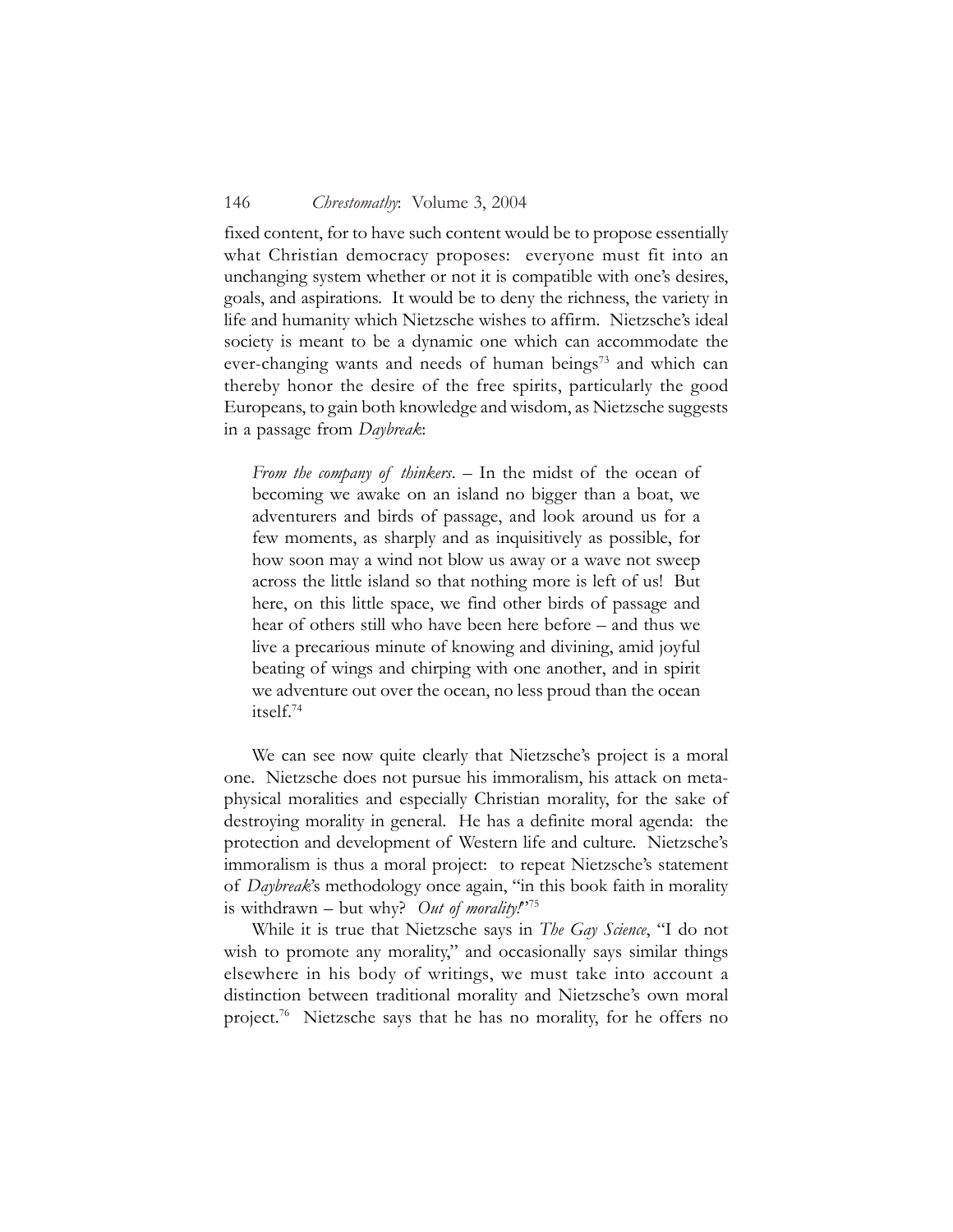*metaphysical*, i.e., unconditional, moral code, no code that demands to be practiced by all human beings, yet he does have a kind of morality, a *non-metaphysical* morality. As we have seen, Nietzsche has certain values, namely, life and truth, and wishes to reveal, through revaluation of past moralities and value systems, a livable way of life, and the responsibility for revealing this way of life falls to the free spirits alone. Nietzsche teaches his free spirits but does not demand anything of anyone who does not want, or at least who simply does not, listen to his teaching. Yet, Nietzsche's code of conduct and system of values do constitute a morality nonetheless – here, we may look to a passage from *The Gay Science*:

Consider how every individual is affected by an overall philosophical justification of his way of living and thinking: he experiences it as a sun that shines especially for him and bestows warmth, blessings, and fertility on him [....] Those who are evil and unhappy and the exceptional human being – all these should also have their philosophy, their good right, their sunshine! What is needful is not pity for them. We must learn to abandon this arrogant fancy, however long humanity has hitherto spent learning and practicing it. What these people need is not confession, conjuring of souls, and forgiveness of sins; what is needful is a new *justice*! And a new watchword. And new philosophers. The moral earth, too, is round. The moral earth, too, has its antipodes. The antipodes, too, have the right to exist. There is yet another world to be discovered – and more than one. Embark, philosophers!<sup>77</sup>

## **Notes**

<sup>1</sup> Cf. Crane Brinton, *Nietzsche* (Harper and Row, 1965), pp. 142, 167, 250. Also see Bertrand Russell's chapter on Nietzsche in his *A History of Western Philosophy and Its Connection with Political and Social Circumstances from the Earliest Times to the Present Day* (George Allen and Unwin, 1946). Russell writes, "King Lear, on the verge of madness, says: 'I will do such things  $-$  / What they are yet I know not – but they shall be / The terror of the earth.' This is Nietzsche's philosophy in a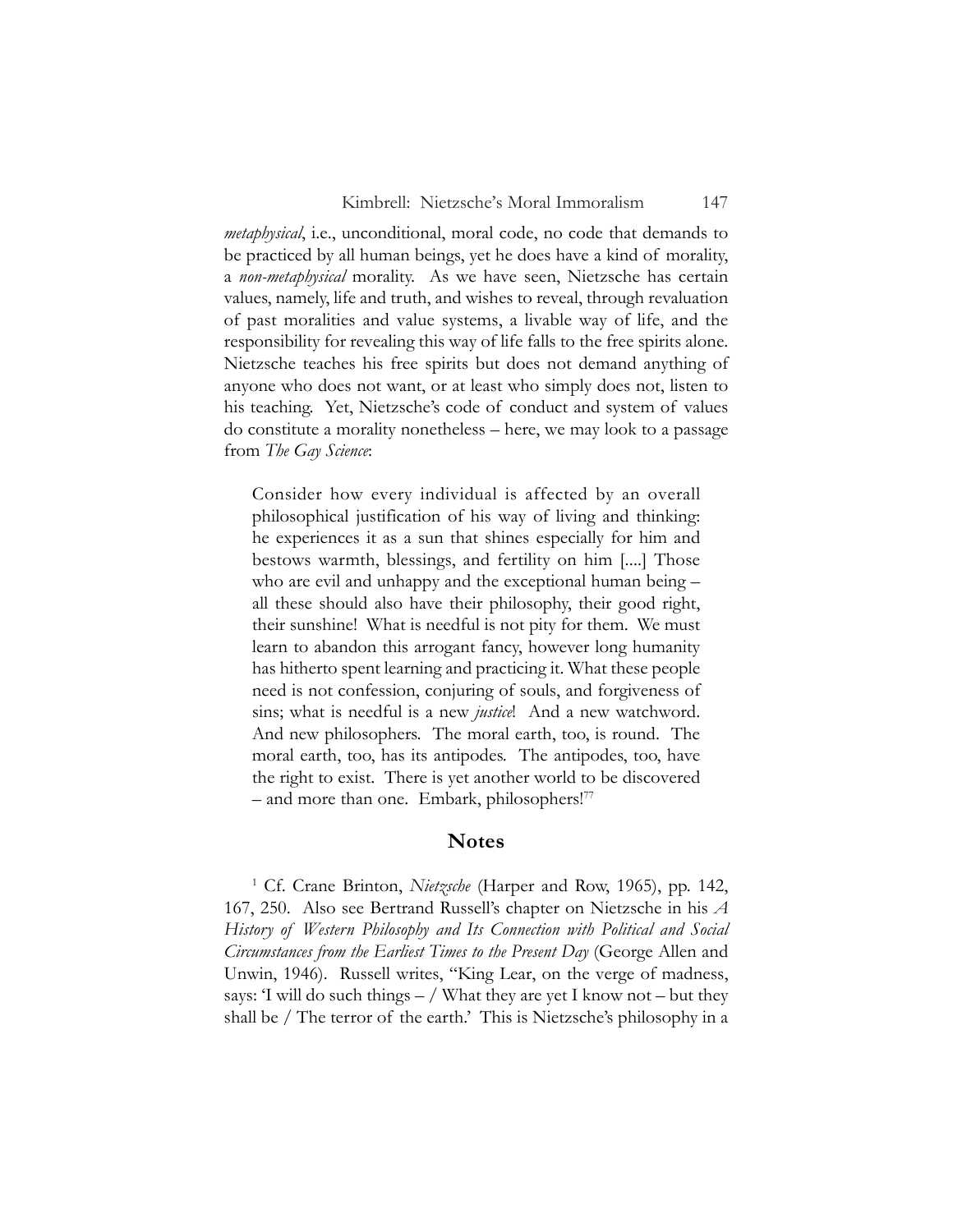nutshell" (p. 795).

2 Nietzsche, *Daybreak: Thoughts on the Prejudices of Morality*, trans. R. J. Hollingdale (Cambridge University Press, 1997), preface, section 4.

3 Nietzsche, *The Gay Science*, trans. Walter Kaufmann (Random House, 1974), 377.

4 Nietzsche, *On the Genealogy of Morals: A Polemic*, trans. Walter Kaufmann, in *Basic Writings of Nietzsche*, ed. Walter Kaufmann (Random House, 1992) Essay III, 14.

<sup>5</sup> *Ibid*., Essay I, 2.

<sup>6</sup> *Ibid*., 4.

7 We should note that the term "nobles" as it is used here does not necessarily refer to members of a hereditary aristocracy, and neither does the term "slaves" necessarily indicate actual slaves, as in the designation "slave laborers."

<sup>8</sup> Nietzsche suggests such groups as the upper class of feudal Japan, the Homeric heroes, and the Vikings as excellent examples of nobles who conquer and bestow values in this way (*Ibid*., 11).

<sup>9</sup> *Ibid*., 7.

<sup>10</sup> *Ibid*., 10.

<sup>11</sup> *Ibid*., 7.

<sup>12</sup> A way reminiscent of Hegel's famous passage "Lordship and Bondage" from *The Phenomenology of Spirit* in which the bondsman, even though he is conquered by the lord, is able to achieve selfconsciousness more fully than the lord himself (G. W. F. Hegel, *The Phenomenology of Spirit*, trans. A. V. Miller [Oxford University Press, 1977], sections 191-196.).

13 Nietzsche, *On the Genealogy of Morals* Essay I, 10.

<sup>14</sup> *Ibid*., Essay II, 24.

<sup>15</sup> *Ibid*., 6.

<sup>16</sup> *Ibid*., 5.

<sup>17</sup> *Ibid*., 17, 18.

<sup>18</sup> *Ibid*., 18.

<sup>19</sup> As we can see, "strong" and "weak" are not physical descriptions, just as the terms "noble" and "slave" in the first essay did not refer to traditional conceptions of hereditary aristocrats or slave laborers.

<sup>20</sup> *Ibid*., 17.

<sup>21</sup> *Ibid*., 18.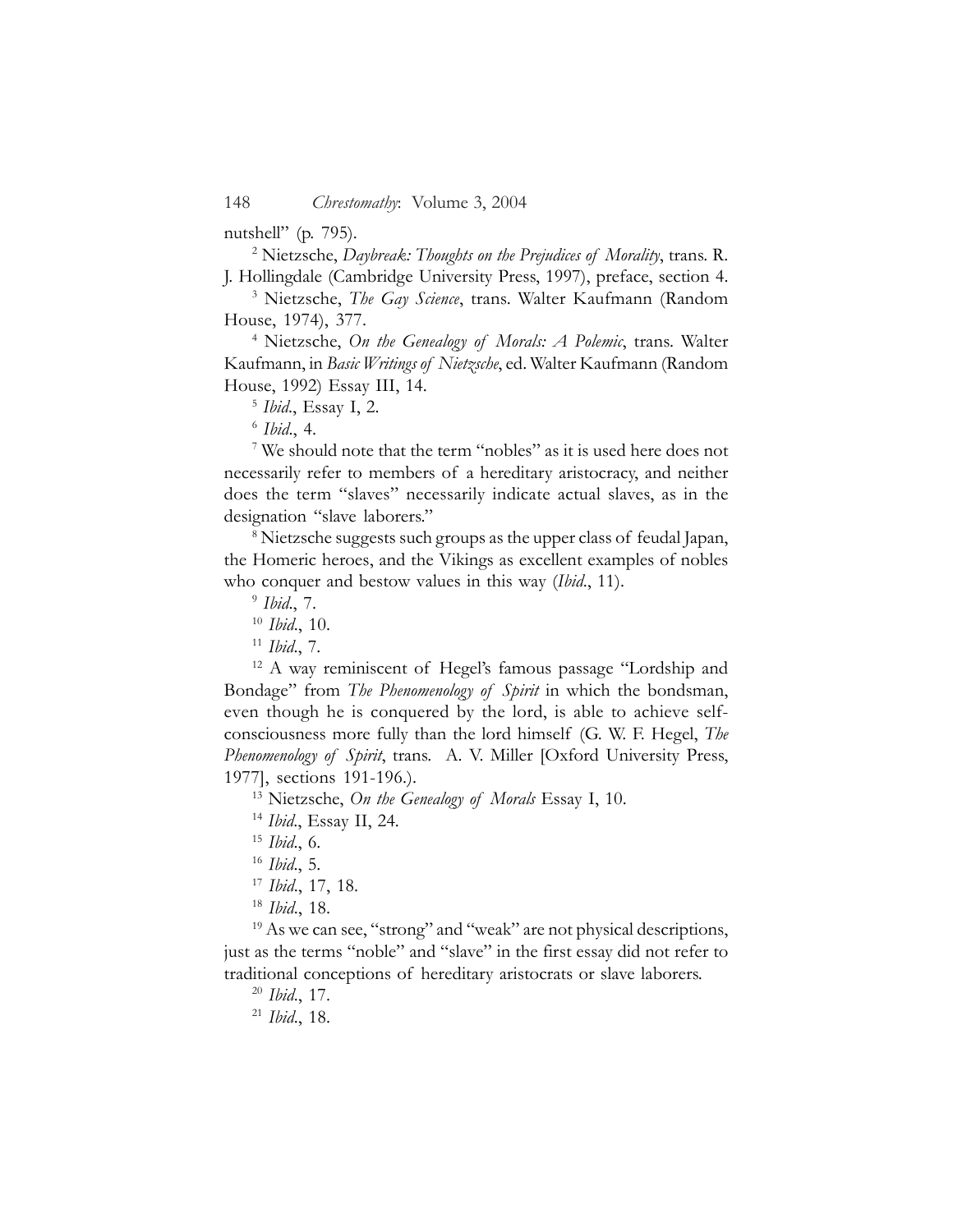*Ibid*., 22. *Ibid*., 24. *Ibid*., Essay III, 13. <sup>25</sup> *Ibid*. *Ibid*., 14. <sup>27</sup> *Ibid*. *Ibid*., 16. *Ibid*., 24. *Ibid*., 25. *Ibid*., 14. *Ibid*., 28. *Ibid*., 25. 34 Nietzsche, *Beyond Good and Evil: Prelude to a Philosophy of the Future*, in *Basic Writings of Nietzsche*, ed. and trans. Walter Kaufmann (Random House, 1992), 272.

<sup>35</sup> It thus seems quite appropriate that the subtitle of Nietzsche's book *Human, All Too Human* is *A Book for Free Spirits*.

36 Nietzsche, "How the 'Real World' at Last Became a Myth," in *Twilight of the Idols: or How to Philosophize with a Hammer*, trans. R. J. Hollingdale, in *Twilight of the Idols / The Anti-Christ* (Penguin Books, 1990).

37 Here we might think of David Hume at the end of his *Enquiry Concerning Human Understanding*: "When we run over libraries, persuaded of...[false] principles, what havoc must we make? If we take in our hand any volume; of divinity or school metaphysics, for instance; let us ask, *Does it contain any abstract reasoning concerning quality or number?* No. *Does it contain any experimental reasoning concerning matter of fact and existence?* No. Commit it then to the flames: for it can contain nothing but sophistry and illusion." David Hume, *An Enquiry Concerning Human Understanding*, in *Enquiries Concerning Human Understanding and Concerning the Principles of Morals*, 3rd Ed. (Clarendon Press, 1975), section 13, part 3, p. 165.

38 Nietzsche, *The Gay Science* 377.

<sup>39</sup> Alexander Nehamas also stresses livability in his account of the philosophers of the future: "One is a genuine philosopher [i.e., a philosopher of the future] only to the extent that one produces a coherent and livable picture of life – coherent and livable at least for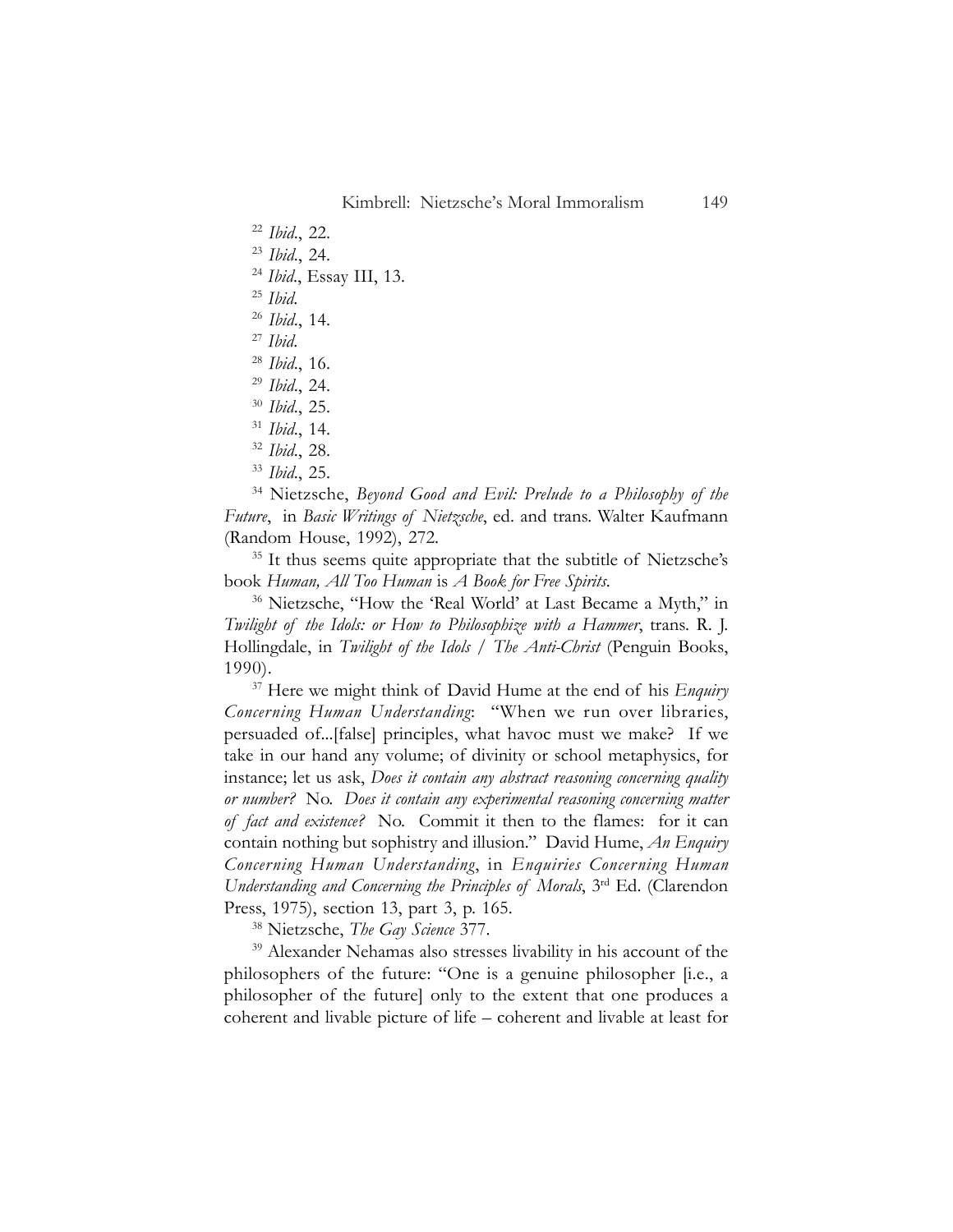oneself" ("Who Are 'The Philosophers of the Future' ? : A Reading of *Beyond Good and Evil*," in *Reading Nietzsche*, eds. R. Solomon and K. Higgins [Oxford University Press, 1988], p. 65).

<sup>40</sup> *Ibid*., p. 58.

41 Nietzsche, *The Gay Science* 377.

42 "Morality," in *The Oxford English Dictionary* 2nd Ed., eds. J. A. Simpson and E. S. C. Weiner (Clarendon Press, 1989), vol. 9, pp. 1070- 1071.

43 "Moral," in *The Oxford English Dictionary* 2nd Ed., eds. J. A. Simpson and E. S. C. Weiner (Oxford: Clarendon Press, 1989), vol. 9, p. 1068.

44 Nietzsche, *The Gay Science* 377.

<sup>45</sup> *Ibid*.

46 Many interpreters may be likely to find this notion absurd, for just as Nietzsche is meant to be a great immoralist who believes in no morality, he is also meant to be a great denouncer of truth who believes that all truths are relative and thus not truths at all. Yet Nietzsche himself says, at the beginning of the first essay in the *Genealogy*, "[P]lain, harsh, ugly, repellent, unchristian, immoral truth....such truths do exist" (Essay I, 1).

47 Nietzsche, *The Gay Science* 377.

48 Nietzsche, *The Wanderer and His Shadow*, in *Human, All Too Human: A Book for Free Spirits*, trans. R. J. Hollingdale (Cambridge University Press, 1996), 189.

49 Nietzsche, "Schopenhauer as Educator," in *Untimely Meditations*, trans. R. J. Hollingdale, ed. Daniel Breazeale (Cambridge University Press, 1997), section 5, p. 160.

50 Nietzsche, *The Wanderer and His Shadow* 275.

51 Nietzsche, *Beyond Good and Evil* 219.

52 Nietzsche, *On the Genealogy of Morals* Essay III 14.

<sup>53</sup> *Ibid*., 18.

54 Nietzsche, *Beyond Good and Evil* 259.

55 Nietzsche, *The Anti-Christ* 62.

56 Cf. Nietzsche, "David Strauss, the Confessor and the Writer," in *Untimely Meditations*, trans. R. J. Hollingdale, ed. Daniel Breazeale (Cambridge University Press, 1997), section 4, pp. 16-17.

57 Cf. Nietzsche, *The Wanderer and His Shadow* 275. Cf. Maudemarie Clark's paper "Nietzsche's Anti-Democratic Rhetoric," which makes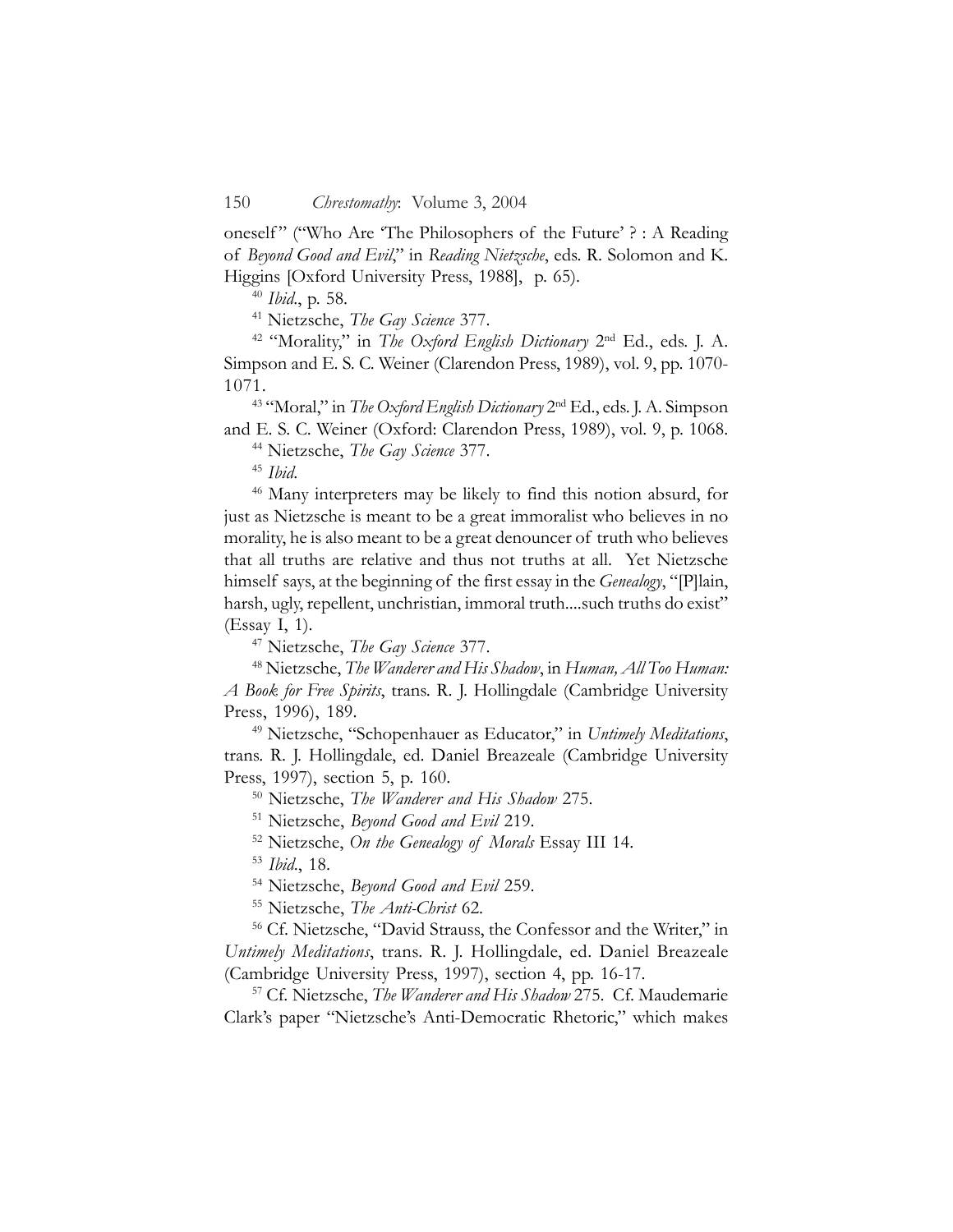use of this passage from *The Wanderer and His Shadow* in this way, to explain Nietzsche's appreciation for democracy (paper presented at the Eastern Division Meeting, American Philosophical Association, Washington DC, 29 December 1998).

58 Nietzsche, *Beyond Good and Evil* 62.

59 Nietzsche, "Schopenhauer as Educator," section 4, p. 148.

60 Cf. Nietzsche, *The Gay Science* 348.

61 Nietzsche, *On the Genealogy of Morals* Essay III, 25.

62 Nietzsche, *Beyond Good and Evil* 62.

63 Nietzsche, *On the Genealogy of Morals,* Essay III, 14.

64 Nietzsche, "David Strauss, the Confessor and the Writer," section 8, pp. 35-36.

65 Nietzsche, *Beyond Good and Evil* 199.

66 Nietzsche, "Schopenhauer as Educator," section 1, p. 130.

67 Nietzsche, *Assorted Opinions and Maxims* 180.

<sup>68</sup> *Ibid*.

69 Nietzsche, "Schopenhauer as Educator," section 5, p. 159.

<sup>70</sup> *Ibid*., p. 160.

<sup>71</sup> *Ibid*., section 6, p. 163.

72 Cf. Plato's "myth of the metals" (*Republic*, trans. G. M. A. Grube, rev. C. D. C. Reeve, in *Readings in Ancient Greek Philosophy: From Thales to Aristotle,* 2nd Ed., eds. S. Marc Cohen et al. [Hackett Publishing, 2000], 415a-d).

73 Cf. Nietzsche, *The Gay Science* 289.

74 Nietzsche, *Daybreak* 314. Cf. Chapter Two of Sheridan Hough's *Nietzsche's Noontide Friend* for a thorough analysis of Nietzsche's sea/ ocean metaphor. In connection with *Daybreak* 314, Hough says, "Although we did not choose the traditions and practices that socialized us, it will be the case that after reflection some of these notions will be untenable, while other will still appeal. The concepts that continue to move us are the ones in which we can have confidence. These behaviors will not seem as stable as the ones of our cultural past, but Nietzsche urges us to take joy in them anyway" (pp. 79-80).

We could say that by simultaneously working upon and taking joy in one's cultural material, one honors both one's cultural heritage and one's possibilities for the future. As we have seen, such honoring is the foundation of Nietzsche's ideal society. Cf. Nietzsche, *Assorted*